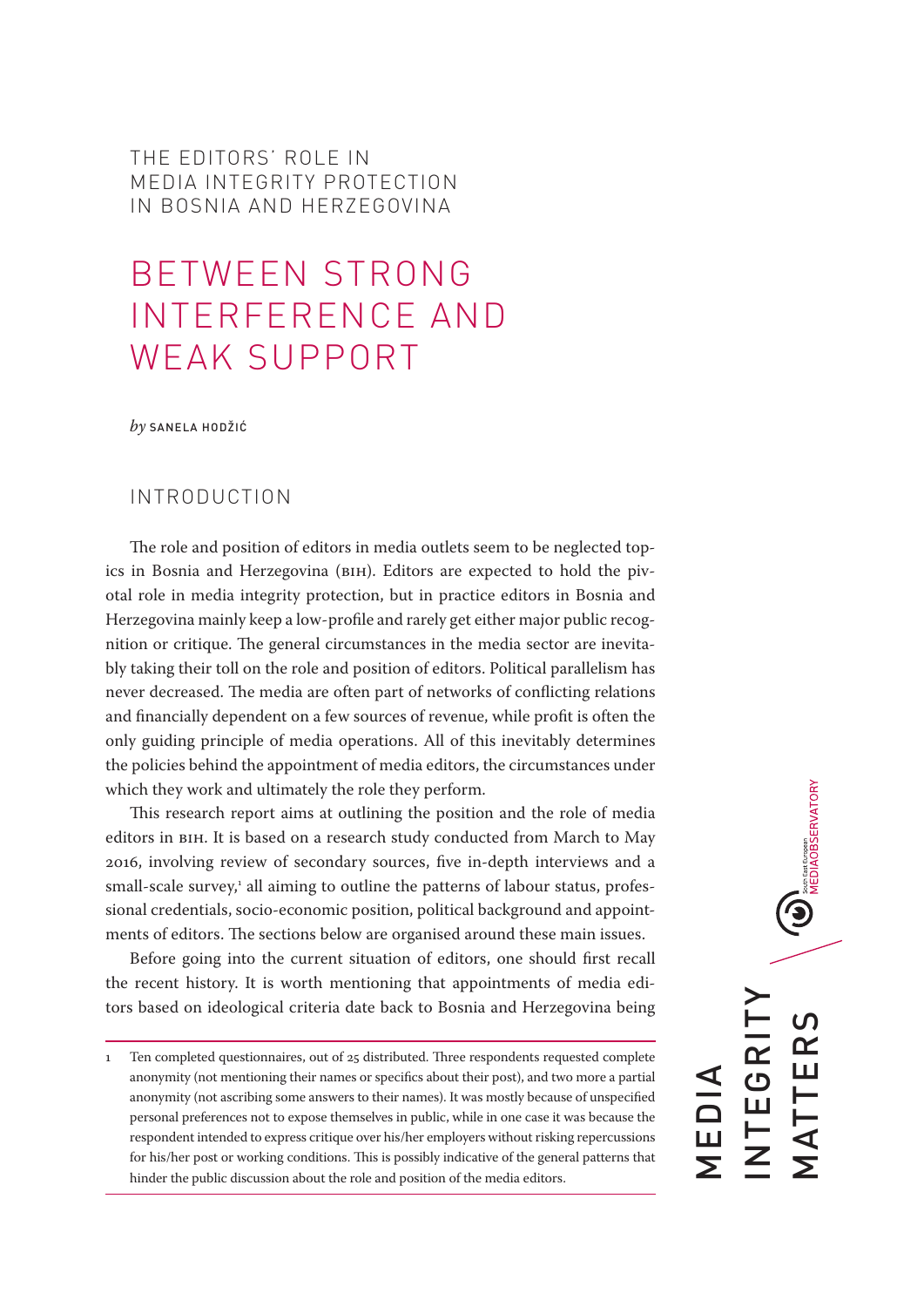part of ex-Yugoslavia, when editors would strictly follow the course set by the Communist Party. It took one major corruption affair in which major party officials were involved (the one concerning the Agrokomerc company, which occurred in August-September 1987) to finally shake the political system in such a way that it became fragmented along particular lines of interest, which subsequently fragmented and in a way loosened the grip over the media.<sup>2</sup> In the course of these developments, government influence over the appointment of editors was weakened, so that, *"for the first time the newsrooms chose the editors alone, among several candidates,"* said Boro Kontić, long-standing media professional and the current director of Media Center Sarajevo, adding: *"Among others, this is how I became editor of Second programme of Radio Sarajevo in 1990."* However, these changes were clearly not an indicator of systemic liberalisation and media freedoms, but rather of a weakened state. The interference in media still continued through party officials and intelligence services, but between the various interest groups within the party, the media could now grab the opportunities for gaining some freedom.3 By 1991 the popularity of nationalistic parties had already strengthened, and they made strong demands to appoint party-appropriate editors. While this was stopped at the time,<sup>4</sup> it was in December 1992 – the first year of the war (1992-1995) – that the then-editors of *RTV Bosnia and Herzegovina* were dismissed and then began the *"era of direct influence,"* as Kontić named it. Since then, the actors and circumstances have changed; the media professionals that once held distinguished positions are for the most part no longer active, and the ownership patterns have been transformed from state media to public and private media. However, the ambitions and mechanisms of control persisted and continued to determine the role and the position of editors at media outlets. As this report will indicate, the role and position of editors have been degraded in many ways.

- 2 The affair concerning Agrokomerc became public in August 1987, after the *Borba* newspapers from Belgrade published an article in which the company was accused of issuing promissory notes without coverage. This not only implied business irregularities, misuse, bribery, corruption and inappropriate use of funds, with the involvement of Fikret Abdić, a member of the Central Committee, but also indicated the failure of state authorities to discover and prevent these irregularities. After this major affair, the BH media soon uncovered other scandals, which further compromised the system.
- 3 See Loza, "Afere koje su pokretale naše 'vlastite novine'," *Mediacentar\_online*, 8 April 2016. Available at: [http://www.media.ba/bs/mediametar/afere-koje-su-pokretale-nase-vlastite](http://www.media.ba/bs/mediametar/afere-koje-su-pokretale-nase-vlastite-novine)[novine](http://www.media.ba/bs/mediametar/afere-koje-su-pokretale-nase-vlastite-novine). Accessed 31 April 2016.
- 4 The Constitutional court of BIH has, however, decided against such direct involvement. See more in Kurspahić 2003.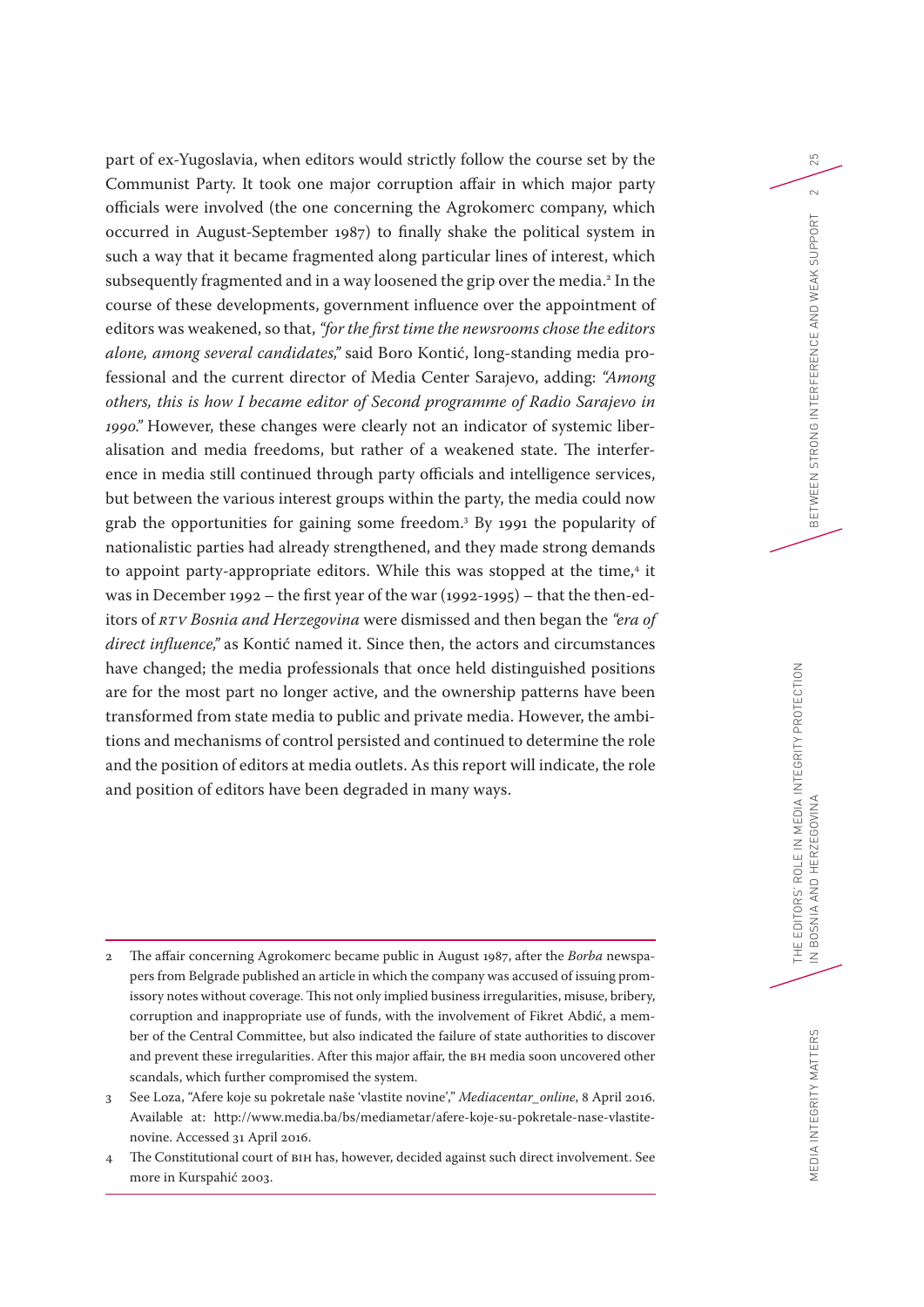# 1 THE ROLE AND POSITION OF EDITORS IN CURRENT LAWS AND REGULATIONS

There are no general media laws that specifically address the position and role of media editors and are relevant for all sectors and types of media. However, regulation pertaining to public broadcasters involves references to the political independence of the editors-in-chief.5 More specifically, both Rule 77/2015 on Provision of Audio-visual Media Services, and rule 76/2015 on Provision of Radio Media Services, under Article 31, stipulate that the editor-in-chief cannot be a person acting as a public official or a member of any body of political party, list of independent candidates, coalitions or organisations established by a political subject. The same article stipulates the obligation of the editor to submit a statement to the Communications Regulatory Agency (CRA) confirming that the abovementioned requirement is fulfilled. Private media outlets across various sectors (print, broadcasting or online) do not have similar stipulations concerning the independence of editors.

The responsibility of the editors towards the public is only implied in the general professional norms for broadcasting, but in the press and online media sectors the role of editors is explicitly addressed in the requirements to ensure truthful reporting, fairness and honesty, and to avoid plagiarism and falsifications, as well as bribes or favours that could influence their work (Code for Press and Online Media, Article 2).6 Ljiljana Zurovac, director of the Press Council in BIH (PC) reports that the majority of editors today respond positively to the work of the PC in the efforts to implement professional norms.7 An overview of the complaints processed by the PC illustrates that editors hold a central role in the mediation process: during 2015, 16 complaints were settled after retractions

- 5 A public television stations is one for which one of the following applies:
- a) the founder is the state of Bosnia and Herzegovina, entity, Brčko District of Bosnia and Herzegovina, Canton, city and/or municipality (political and territorial community);
- b) the founder is an administrative organisation or other administrative body of a political and territorial community under a point a) of paragraph (1) of this Article, or an institution with public authorities of the political and territorial community under a point a) of paragraph (1) of this Article;
- c) it has been established under a public-private partnership model, whereby the legal entities under points a) and/or point b) of paragraph (1) of this Article have more than a 51 percent share in the property or financing. (Rule 77/2015, Article 28).
- 6 For example, the general *right to reply* is specified in the Code of Audio-Visual Media Services and in the Press Code, but these do not include specific references to the responsibility of editors; exercising the journalistic principle of the right to reply works in the favour of an editor/media outlet that is undergoing a libel lawsuit, given that it provides proof that the author/editor/publisher did his best to publish truthful information.
- 7 Ljiljana Zurovac, director, Press Council in BIH, telephone interview, 26 April 2016.

THE EDITORS' ROLE IN MEDIA INTEGRITY PROTECTION CONTINUES. AN OVERVIEW OF THE COMPLAINTS PROCESSED BY THE PC ILLUSTRATES THAT EDITORS HOLD A CENTRAL ROLE IN THE MEDIATION PROCESS: DURING 2015, 16 COMPLAINTS WERE SETTLED AFTER RETRACTIONS BY EDITORS.

EDIA INTEGRITY MATTERS MEDIA INTEGRITY MATTERS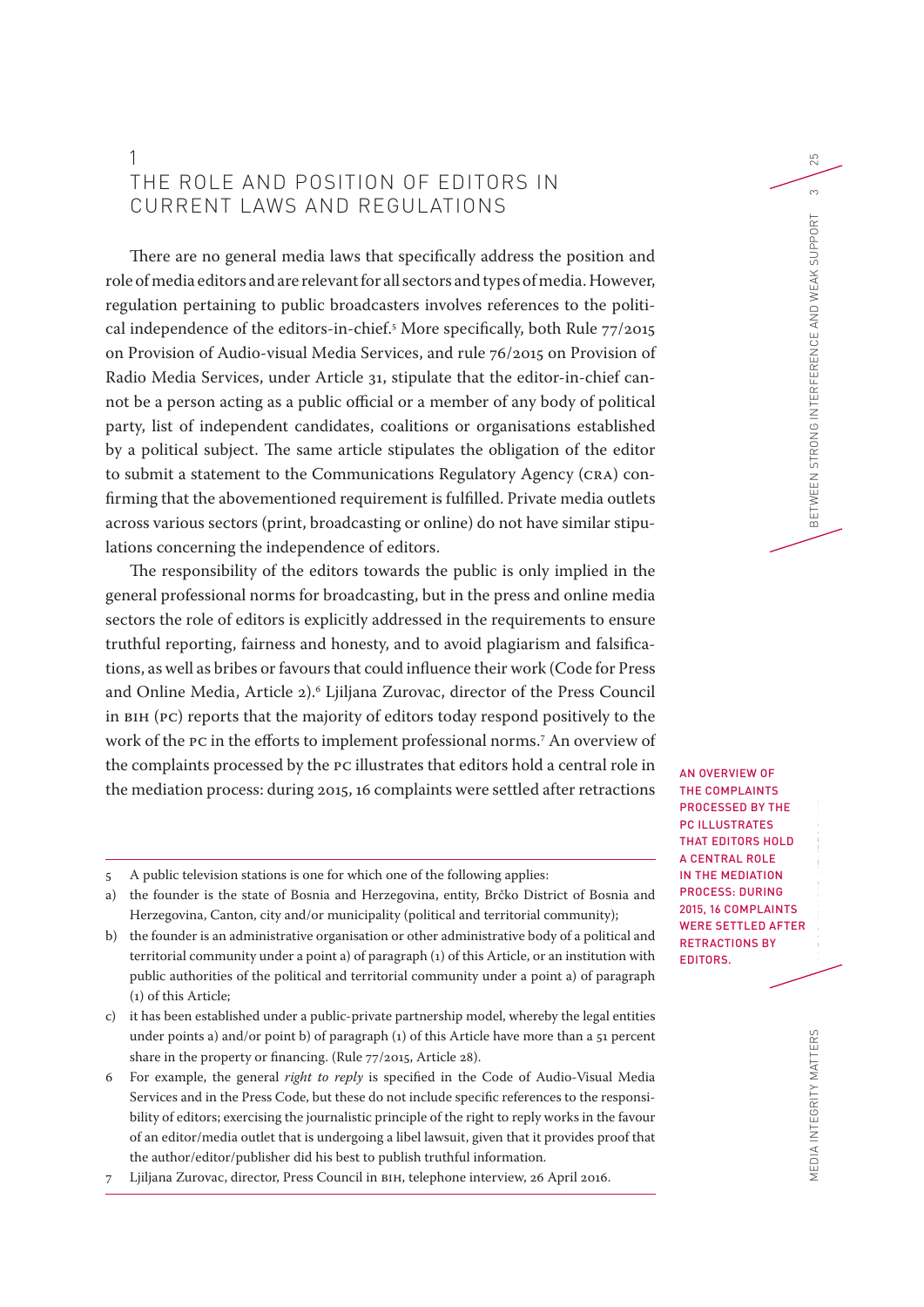by editors. On the other hand, breaches of Article 2 were found in 11 cases out of an overall 173 complaints in 2015.<sup>8</sup>

The public service system of BIH – *Radio and Television of Bosnia and Herzegovina* (*BHRT*), *Radio and Television of the Federation of BIH* (*RTVFBIH*) and *Radio and Television of the Republic of Srpska* (*RTRS*) – have additionally adopted the internal editorial principles. They mostly restate the general principles of journalism, such as accuracy or fair reporting, and involve general requirements that programming should not be influenced for any conflict of interest. However, the editorial principles do not specify the responsibilities of editors nor do they define what specifically constitutes conflict of interest.9 Other media rarely adopt similar norms.<sup>10</sup> An exception is, for example, the Center for Investigative Reporting (CIN). The editor-in-chief, Aladin Abdagić, notes that CIN internal regulations oblige them to publish corrections of false quotations, but the editor decides whether a reaction to a story involving additional details about the story will be published or not.<sup>11</sup>

1.1

## NO GUARANTEES FOR EDITORIAL INDEPENDENCE

The media laws and regulations do not involve specific guarantees of editorial independence. Thus, the procedures for appointing editors are far from being independent, while funding is often directly dependent on particular actors that the media should be reporting about. This is particularly straightforward in the case of local public broadcasters – 12 local public TV broadcasters and 61 local public radio broadcasters (out of 43 TV and 139 radio stations overall) are directly funded by municipal and cantonal governments. There are virtually no assurances that the directors and editors of these media are not chosen based on political loyalty, and no assurances of continuous funding in case of critical reporting about the government.

Similarly, editors are hardly in a position to engage in media reporting that goes against the interest of the owners of private media. One participant in this study, the editor of a private media outlet, admits experiencing direct pressure

THE EDITORS' ROLE INTEGRITY PROTECTION CONTINUES. THE MEDIA LAWS AND REGULATIONS DO NOT INVOLVE SPECIFIC GUARANTEES OF EDITORIAL INDEPENDENCE. EDITORS ARE HARDLY IN A POSITION TO ENGAGE IN MEDIA REPORTING THAT GOES AGAINST THE INTEREST OF THE OWNERS.

MEDIA INTEGRITY MATTERS MEDIA INTEGRITY MATTERS

<sup>8</sup> Press Council in BIH, Outline of Citizens' Complaints Regarding the Writing of Press and Online Media in 2015. Available at: [http://english.vzs.ba/index.php?option=com\\_](http://english.vzs.ba/index.php?option=com_content&view=article&id=2079%3Ayear-2015&catid=22%3Acases-outline&Itemid=23&lang=en) [content&view=article&id=2079%3Ayear-2015&catid=22%3Acases-outline&Item](http://english.vzs.ba/index.php?option=com_content&view=article&id=2079%3Ayear-2015&catid=22%3Acases-outline&Itemid=23&lang=en)[id=23&lang=en](http://english.vzs.ba/index.php?option=com_content&view=article&id=2079%3Ayear-2015&catid=22%3Acases-outline&Itemid=23&lang=en). Accessed 30 March 2016.

<sup>9</sup> Article 6.3. of both the Ethical Code of *RTVFBIH* and the Ethical Code of *RTRS*. For example, it is only indicted that superiors decide about possible conflict of interest in particular cases, taking into account the level of political engagement, the nature of work of the employee and the level of his/her engagement and decision-making in the creation of the programme. No criteria are provided on the basis of which conflict of interest should be judged.

<sup>10</sup> These documents are mostly not publicly available, the entailed norms are not publicly promoted by the media community, and they are virtually unknown to the general public.

<sup>11</sup> Written reply by Aladin Abdagić, editor-in-chief, Center for Investigative Reporting (CIN), April 2016.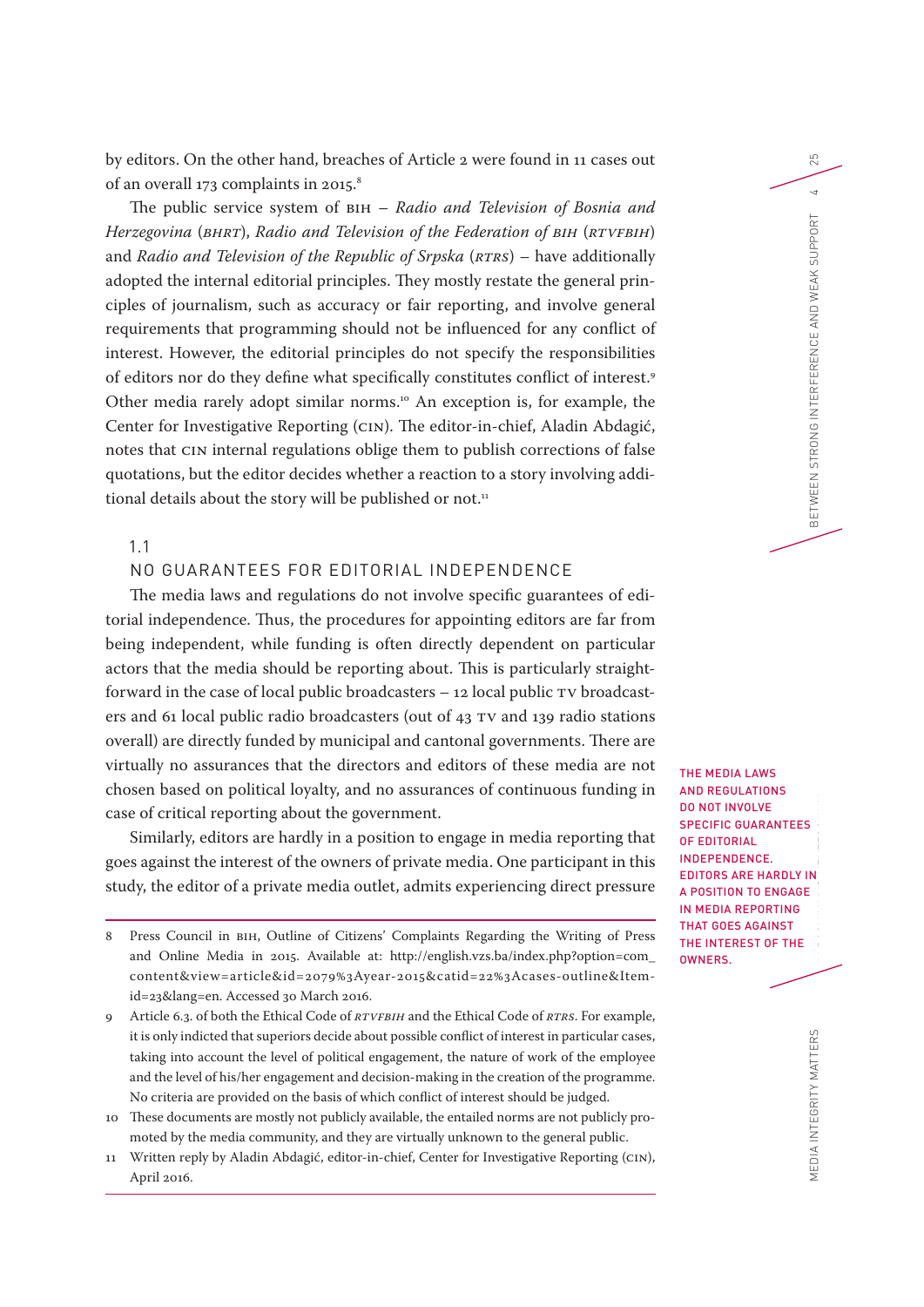and believes it to be a ubiquitous practice: *"Any editor who says he has not encountered such a thing is lying! More specifically, certain political structures were pressuring me through the owner to publish their 'greetings and wishes' … Have I done it? Mostly no, but mostly! Some 'yes' slipped in too."* Or in the words of another respondent: *"It was funny to me sometimes when public figures would make suggestions to me while I was at* Oslobođenje [a private daily] *along this line: 'You will show your independence when you write an article critical of the owner'. It reflects a somewhat different notion of reality. Of course, in case of certain criminal cases, fascism or other similar cases, one should go against the will of the owner, but the owners word is still the ultimate one in profiling the editorial policy that you follow or mould, or you try to resist and go directly against it and you do not last long."*12 One respondent in particular mentions that lack of transparency concerning the ownership and financing of media outlets further aggravates the problem, by keeping the possible influences on editorial policies out of the public sight.<sup>13</sup>

Some media, however, regulate editorial independence at the level of internal organisation with relative success, and provide some guarantees through better protection of editors from arbitrary decisions by the media owners. In the course of this research, television *N1* was mentioned as a positive exception in this regard. As the *N1* former news director Zoran Stevanović wrote, *"I haven't been in a position that someone tried to influence me in the sense of making or changing editorial decisions, for two reasons: the first and the major one is that the owner of the media outlet insisted on and supported editorial autonomy and the decisions that were made (although he did not agree with them on a few occasions), and the second one is that the contract did clearly protect editorial autonomy […] The Editorial Board was the only body in which editorial decisions were questioned."*14 In contrast, an editor at a public service broadcaster reports: *"There is no clear and efficient protection in cases where editors disagree with the management of the media outlet for which I work."*<sup>15</sup>

Finally, media financed by international donors are mentioned by respondents for their perceived greater independence from the local power-holders, which should be primarily under public scrutiny. However, this dependence on donor support is perceived as another source of insecurity for editors in terms of their livelihood. Željka Mihaljević, editor at a local radio station in Livno,<sup>16</sup> indicates that it is especially hard for media outside of the big towns to access

14 Written reply to questionnaire by Zoran Stojanović, former news director, *N1*, April 2016.

THE EDITORS' ROLE IN MEDIA IN 1989.<br>The Editor MEDIA FINANCED BY INTERNATIONAL DONORS ARE MENTIONED BY **RESPONDENTS** FOR THEIR PERCEIVED GREATER INDEPENDENCE FROM THE LOCAL POWER-HOLDERS, WHICH SHOULD BE PRIMARILY UNDER PUBLIC SCRUTINY.

IN BOSNIA AND HERZEGOVINA BETWEEN STRONG INTERFERENCE AND WEAK SUPPORT 5

25

 $\overline{a}$ 

<sup>12</sup> Interview with Faruk Borić, director of *FENA* news agency and member of the Council of Communications Regulatory Agency, Sarajevo, 8 April 2016.

<sup>13</sup> See more on this in previous SEE Media Observatory reports, the latest being Hodzic 2015. Available at: [http://mediaobservatory.net/radar/media-integrity-report-state-media-finan](http://mediaobservatory.net/radar/media-integrity-report-state-media-financial-relations-bosnia-and-herzegovina)[cial-relations-bosnia-and-herzegovina.](http://mediaobservatory.net/radar/media-integrity-report-state-media-financial-relations-bosnia-and-herzegovina) Accessed 27 March 2016.

<sup>15</sup> Written reply to questionnaire by an editor at a public service broadcaster, April 2016.

<sup>16</sup> Željka Mihaljević, editor-in-chief, *Radio Studio N*, telephone interview, 10 April 2016.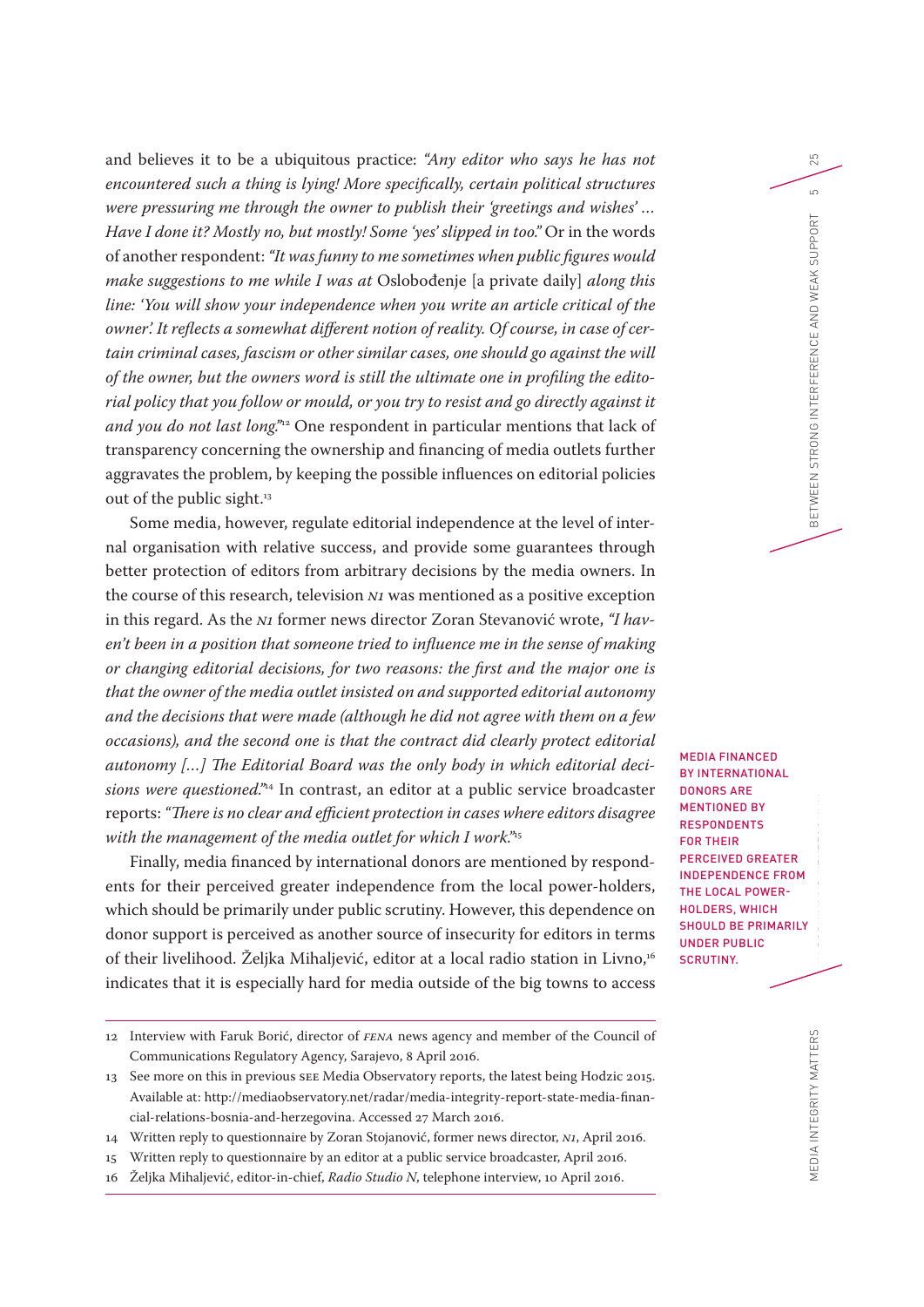revenue from international sources, and that in circumstances of decreased donor presence, only long-standing integrity helps in assuring their support.

## 1.2

## POOR CONDITIONS FOR EDITORIAL INTEGRITY IN THE APPOINTMENTS AND DISMISSALS

The independent procedures and sound professional criteria for the appointments of editors are often missing at media outlets in BIH. There is an overall atmosphere of secrecy in the procedures of both appointments and demotions of editors. The job positions and criteria are rarely publicly announced, and more often the editors are appointed in closed procedures, with only the final decision being communicated to the public (if anything at all).

In private media the owners/directors have absolute discretionary powers to appoint and dismiss editors. The decisions are considered to be guided by the personal preferences of directors, who are not necessarily familiar with the journalistic profession, by financial rationales and, finally, on criteria of loyalty and conformism with the interests of the owners and their affiliates. The arbitrary nature of such decisions is illustrated by the words of our respondent: "*The criteria and procedures for the appointment of editors are not clearly and adequately specified. More precisely, the only relevant criterion in choosing the editor is the decision of the owner*…" who added: "*I was appointed literally in this way – the director called me to his office and told me 'From 1 October you are taking over the position of editor; if you don't like it, you can go home'. It's the job I was making my living from, so of course I have accepted."*<sup>17</sup>

At public service broadcasters, the Director General is also entitled to appoint the editors (as specified in the statutes of *BHRT*, *RTVFBIH* and *RTRS*). Despite the stipulations that should prevent conflicts of interest and political bias on the part of editors,<sup>18</sup> it is a common practice that in public media outlets (including three PSB and  $73$  local public TV and radio broadcasters), the editors are in fact appointed based on their loyalty to the ruling political party at the administrative level in question.<sup>19</sup>

THE EDITORS' ROLE IN MEDIA INTERNATIONAL PROTECTION PROTECTION IN MEDIA INTERNATIONAL PROTECTION PRO IN BOSNIA AND HERZEGOVINA BETWEEN STRONG INTERFERENCE AND WEAK SUPPORT 6 DESPITE THE STIPULATIONS THAT SHOULD PREVENT CONFLICTS OF INTEREST AND POLITICAL BIAS ON THE PART OF EDITORS, IT IS A COMMON PRACTICE THAT IN PUBLIC MEDIA OUTLETS (INCLUDING THREE PSB AND 73 LOCAL PUBLIC TV AND RADIO BROADCASTERS), THE EDITORS ARE IN FACT APPOINTED BASED ON THEIR LOYALTY TO THE RULING POLITICAL PARTY AT THE ADMINISTRATIVE LEVEL IN QUESTION.

25

 $\sim$ 

<sup>17</sup> Written reply by an editor-in-chief of a private media outlet, April 2016.

<sup>18</sup> Including the abovementioned Rules 76 and 77 from 2015, but also the laws on public companies. The Law on Public Enterprises in the Republic of Srpska, for example, stipulates that any employee of a public company should avoid conflicts of interest; conflict of interest is specified as any professional or personal interests that conflict or might conflict or appear to conflict with the interests and the work of the company, or conflict with the capacity of an employee to fulfil his/her obligations and commitments within the company; the employee is obliged to provide insight to the management about any situation that could lead to conflict of interests (Article 13); the Law on Public Enterprises in the Federation of BIH involves similar stipulations under Article 14.

<sup>19</sup> See, for example, more about the controversies concerning appointments at the public press agency *SRNA*, at: [http://www.zurnal.info/novost/14911/-u-podmukloj-borbi-rajko-va](http://www.zurnal.info/novost/14911/-u-podmukloj-borbi-rajko-vasic-nokautirao-dragana-davidovica)[sic-nokautirao-dragana-davidovica](http://www.zurnal.info/novost/14911/-u-podmukloj-borbi-rajko-vasic-nokautirao-dragana-davidovica). Accessed 30 March 2016.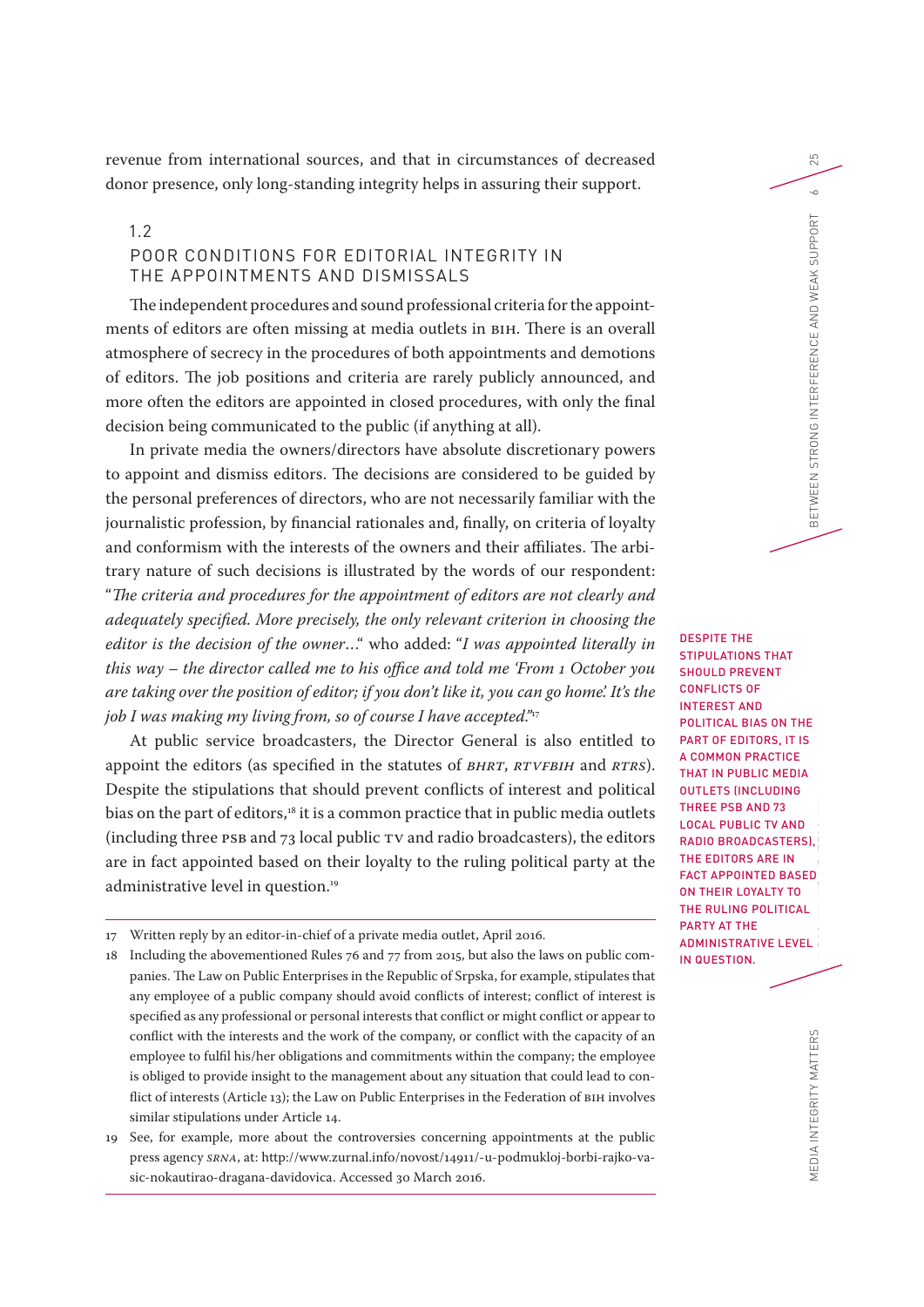In private and public media alike, consultations with journalists are not a part of appointment and demotion procedures. Only one of the participants in this study, who worked for a media organisation registered as an NGO, mentioned that consultations with employees are a regular practice. Such consultations are mostly recognised by respondents as a necessary buffer from the arbitrary decisions of media managers and in general a step towards greater leverage of professional criteria in these procedures.

The procedures for demotions and dismissals are equally non-transparent. The labour laws mention the general justifications for dismissals, but these are imprecise and allow inconsistent interpretations.<sup>20</sup> Labour rulebooks, if adopted in media organisations, further specify the reasons for dismissals or demotions, including violation of internal procedures, inflicting damage on the broadcaster in a financial sense, or in terms of its public image, in case of criminal behaviour etc., but also: "*behaviour conflicting with the rules of programming and business policy and editorial guidelines of* RTVFBIH*, disrespect for the codex, recommendations and decisions of the Regulatory agency for communications of BiH and other international organizations*", as well as "*transmitting unchecked information in programs that results in disturbance of the public and harm to the public image and damage to the Public RTV System of BIH*" (Udovičić 2015, p. 14).<sup>21</sup> However, as will be demonstrated in the examples below, the internal norms were not sufficient to prevent controversial demotions on several occasions.<sup>22</sup>

- 20 For example, it is specified that an employee can be dismissed when there are "certain economic, technical or organisational reasons" because of which there is no longer a need for the specific work post; furthermore, an employer can fire a person in case of "severe violation of work obligations," but criteria on which to judge the severity of the violations are not specified (Articles 87 and 88 of Labour Law of FBIH).
- 21 The document Overview of Work Posts at *RTVFBIH* specifies the conditions for the position of editor, including the Executive programme director, who holds the highest editorial responsibility, and several editorial positions. The conditions are similar for all of these: university degree, 5 years of experience (or up to 5, or a minimum of 3 years, as some posts require) in the same or a similar position, command of foreign language and computer skills. The same documents lists the responsibilities of editors. Available at: [http://www.](http://www.rtvfbih.ba/doc/dopune%20pregleda%20radnih%20mjesta%20mart%202013.pdf) [rtvfbih.ba/doc/dopune%20pregleda%20radnih%20mjesta%20mart%202013.pdf.](http://www.rtvfbih.ba/doc/dopune%20pregleda%20radnih%20mjesta%20mart%202013.pdf) Accessed 28 April 2016. A respondent confirms that the internal documents specify that editors cannot work for concurrent media. The Ethical codex and Labour Rulebook, he adds, specify the rights and duties of editors and journalists.
- 22 The controversies do not pertain to *FTV* alone. For example, the previous director of *BHRT*, Muhamed Bakarević, gave appointments to several persons, some of which positions were not envisaged by internal documents, as employees pointed out. See [http://doznajemo.](http://doznajemo.com/2013/01/02/ne-stisava-se-bura-na-bhrt-u-u-pitanju-sudbina-gotovo-1-000-radnika/) [com/2013/01/02/ne-stisava-se-bura-na-bhrt-u-u-pitanju-sudbina-gotovo-1-000-radnika/](http://doznajemo.com/2013/01/02/ne-stisava-se-bura-na-bhrt-u-u-pitanju-sudbina-gotovo-1-000-radnika/). Accessed 30 March 2016.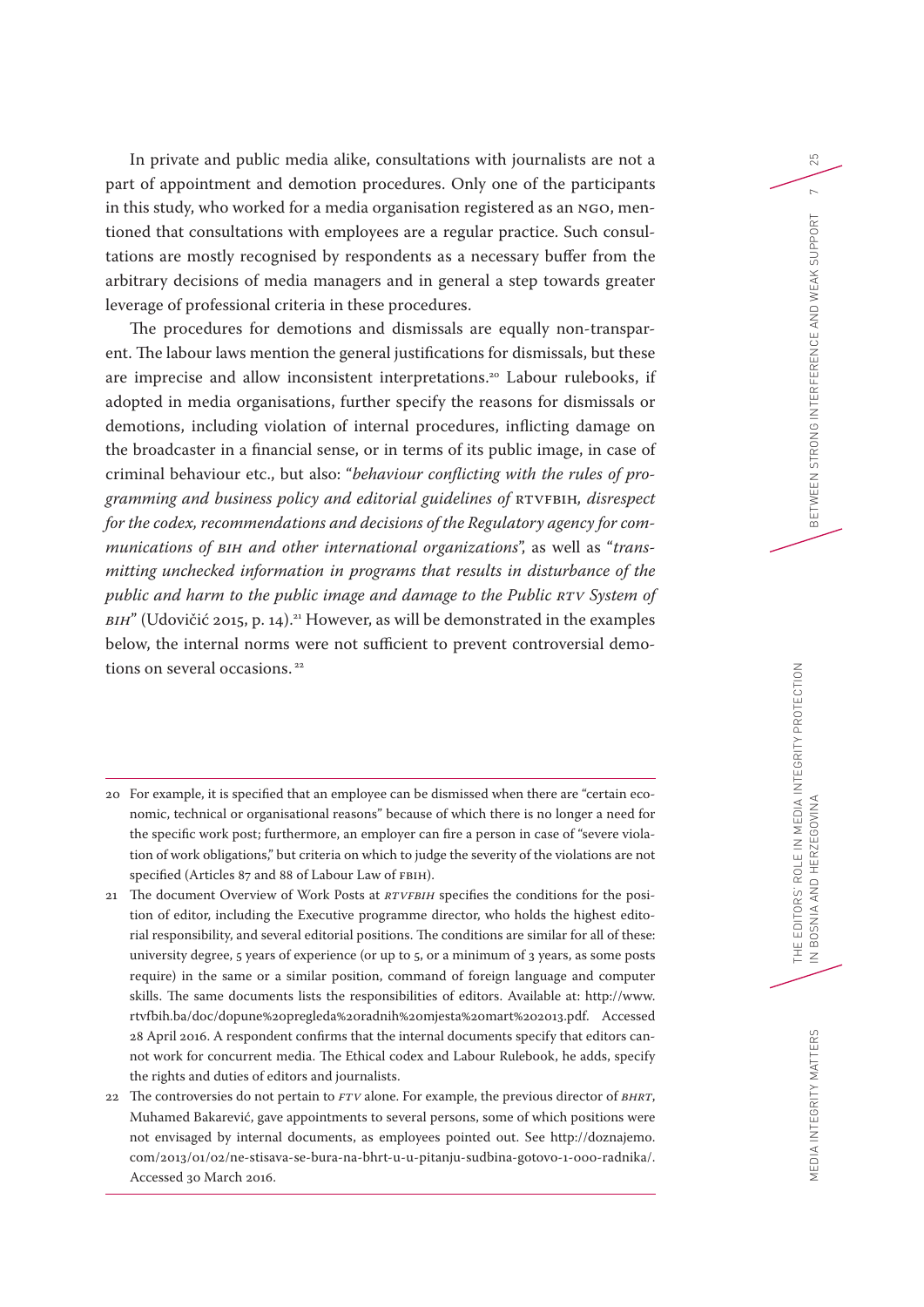# 2 FORMALLY SOUND LABOUR STATUS, BUT INSECURITIES IN PRACTICE

Editors are employed mostly based on indefinite work contracts, while shortterm contracts, or engagement on an occasional and task basis, are common in media organisations, but are mostly limited to journalists. Some exceptions are possible, with "*some editors of even very influential media working without contracts,*" says one survey respondent. Secondary sources suggest that the violation of labour rights in media outlets is most often related to salaries, working conditions, length of the working day and health and pension security payments.<sup>23</sup> One respondent in this study reported that he was denied several salary payments and that related health and pension contributions can go unpaid for months.

Media outlets, as it is the case with any legal entity that employs a minimum of 15 persons (in RS) or 30 persons (in FBIH), are obliged to adopt a work rulebook that involves specification of work posts.24 In some media outlets the internal document on the systematisation of work positions might also include further specification. These documents are more commonly adopted at public than at private media outlets.<sup>25</sup> While some of these documents might provide better definition of relations between the editors and the media outlets, the implementation mechanisms are weak, violations are not rare,<sup>26</sup> and ultimately these documents do not necessarily contribute to the legal security of editors.

23 See Hodžić 2007, Udovičić 2015.

- 24 The Labour Law of FBIH adopted in July 2015 stipulates a requirement that the Labour rulebook, inter alia, involves the systematisation of work positions and special circumstances in labour relations. The previous law stipulated the obligation to adopt a Labour rulebook for each employer with a minimum of 15 workers, and this change exempting smaller businesses from this obligation was, inter alia, criticised by the Association of Trade Unions of BIH. The newly adopted Labour Law in the Republic of Srpska, however, kept the limit of 15 workers in this stipulation.
- 25 However, these are not available on the websites, including those of three public service broadcasters (*RTRS*, *RTVFBIH* and *BHRT*); neither could we access these documents through contact with the editors.
- 26 For example, in 2012 the employees of public service broadcasters warned of the illegality of the current Rulebook on Systematisation of Work Posts at this broadcaster, given that it was being implemented although it had not been adopted by the Managerial Board, but that it also failed to envisage few work positions that did in fact exist in the management structure. See [http://doznajemo.com/2013/01/17/ostajemo-bez-tv-programa-radnici-bhrt](http://doznajemo.com/2013/01/17/ostajemo-bez-tv-programa-radnici-bhrt-a-pripremaju-strajk/)[a-pripremaju-strajk/](http://doznajemo.com/2013/01/17/ostajemo-bez-tv-programa-radnici-bhrt-a-pripremaju-strajk/). Accessed 30 March 2016.

THE EDITORS' ROLE IN MEDIA INTERNATIONAL EXPERIENCE IN 1989 PROTECTION CONTINUES.<br>District in the continues of the continues of the continues of the continues of the continues of the continues IN BETWEEN STRONG INTERFERENCE AND WEAK SUPPORT 8 EDITORS ARE EMPLOYED MOSTLY BASED ON INDEFINITE WORK CONTRACTS, WHILE SHORT-TERM CONTRACTS, OR ENGAGEMENT ON AN OCCASIONAL AND TASK BASIS, ARE COMMON IN MEDIA ORGANISATIONS, BUT ARE MOSTLY LIMITED TO JOURNALISTS.

25

 $\infty$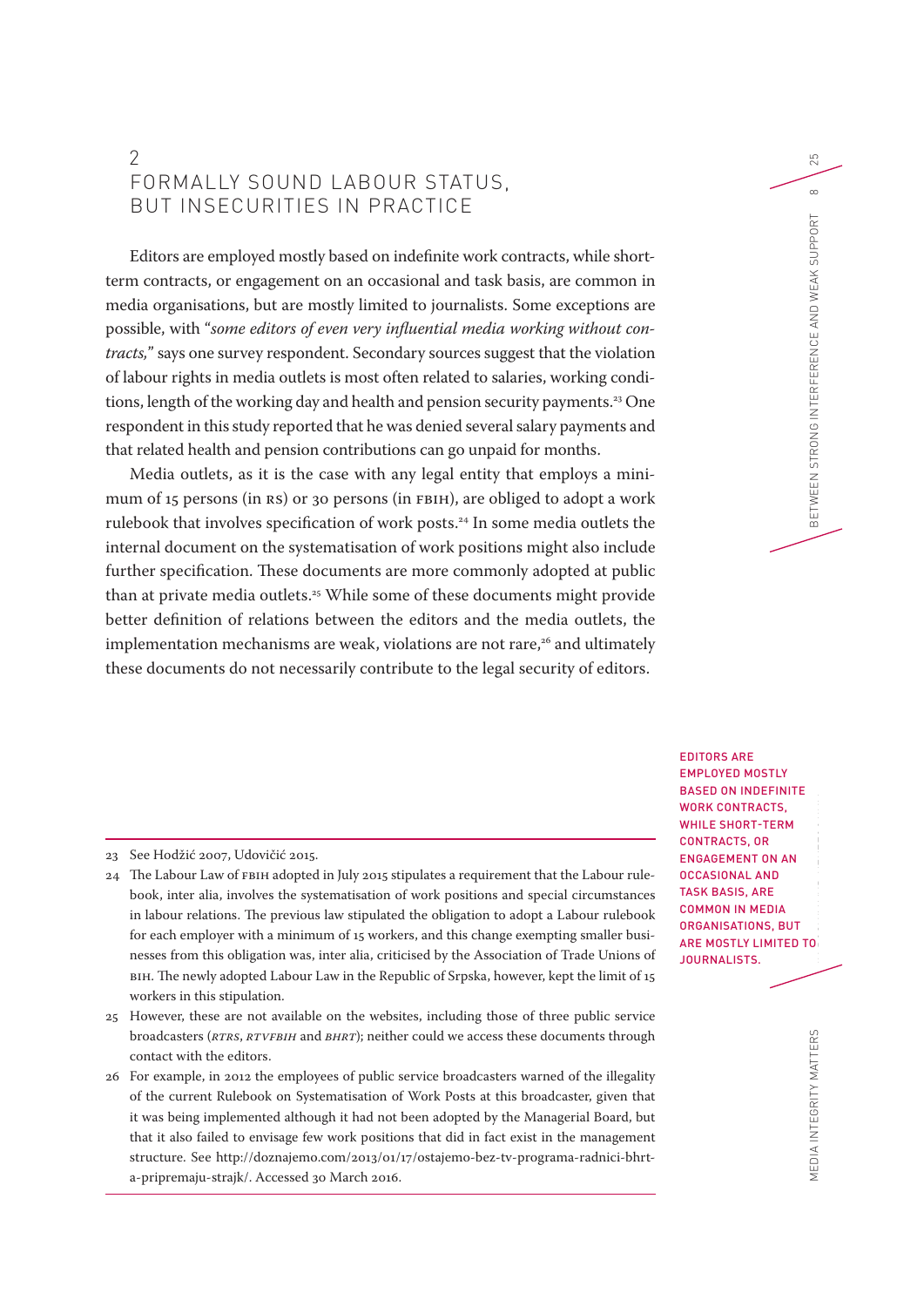# 3 OCCASIONAL THREATS TO SAFETY OF EDITORS, SLOW JUSTICE, INCONSISTENT SUPPORT

Štefica Galić and Amer Bahtijar, editors of the *tacno.net* website, were attacked in February 2015, by verbal insults and threats of physical violence.<sup>27</sup> Similar verbal insults and threats were addressed to Siniša Vukelić, editor of the *capital.ba* website, in October 2014;<sup>28</sup> but most distressingly, the death threats that he received two years earlier, in October 2012, from a controversial businessman Mile Radišić, were never resolved in court.

Members of the media community have continually expressed dissatisfaction with judicial inefficiency in dealing with threats against and attacks on editors and journalists. Borka Rudić, secretary general of the Association of BH Journalists, stated that out of 65 cases of threats against and attacks on journalists registered between 2006 and 2015, only nine cases were resolved in the journalists' favour.<sup>29</sup> Some of the most blatant cases have been dragged through the process for several years. It is worth noting that the Association of BH Journalists provides legal support to journalists and editors suffering pressure from within or outside of their media outlets. However, respondents in this study point to a general lack of solidarity, as well as fragmentation along ethnic and political lines, which together render the support of the professional and wider community partial and inconsistent. One of the rare examples of joint support, across entity and ethnic lines, happened in December 2014, as a protest against the police raid on the *klix.ba* website.30

It is indicative that editors who participated in this research mention three types of processes in which they have been implicated: threats from outside the media outlet, coming from criminal circles (Berislav Jurič, editor of *bljesak. info*), pressures by political actors through management structures from within

- 29 See [http://mediaobservatory.net/radar/genetically-modified-media.](http://mediaobservatory.net/radar/genetically-modified-media) Accessed 17 March 2016.
- 30 The police raid was related to a leaked recording concerning bribery of MPs for assuring a parliamentary majority in RS. The police were seeking the original recording of a conversation between the Prime Minister of RS and another person, which caused a political scandal in RS. See [http://www.slobodnaevropa.org/content/nakon-upada-policije-u-klix](http://www.slobodnaevropa.org/content/nakon-upada-policije-u-klix-novinarstvo-nije-zlocin/26769536.html)[novinarstvo-nije-zlocin/26769536.html](http://www.slobodnaevropa.org/content/nakon-upada-policije-u-klix-novinarstvo-nije-zlocin/26769536.html). Accessed 17 March 2016. The FBIH government subsequently ruled that the raid was unlawful and in violation of human rights and national laws. See [http://www.klix.ba/vijesti/bih/jerinic-upad-u-prostorije-klix-ba-drastican-priti](http://www.klix.ba/vijesti/bih/jerinic-upad-u-prostorije-klix-ba-drastican-pritisak-na-medije/141229078)[sak-na-medije/141229078](http://www.klix.ba/vijesti/bih/jerinic-upad-u-prostorije-klix-ba-drastican-pritisak-na-medije/141229078) and [http://www.klix.ba/vijesti/bih/bh-novinari-2015-je-godina](http://www.klix.ba/vijesti/bih/bh-novinari-2015-je-godina-borbe-za-slobodu-medija-i-prava-novinara-u-bih/150105111)[borbe-za-slobodu-medija-i-prava-novinara-u-bih/150105111.](http://www.klix.ba/vijesti/bih/bh-novinari-2015-je-godina-borbe-za-slobodu-medija-i-prava-novinara-u-bih/150105111) Accessed 17 March 2016.

O<br>The Editors' Role in Media International International International International International International<br>The Editor School of the Political International International International International International Inte IN BETWEEN STRONG INTERFERENCE AND HERFERENCE AND WEAK SUPPORT 9 RESPONDENTS IN THIS STUDY POINT TO A GENERAL LACK OF SOLIDARITY, AS WELL AS FRAGMENTATION ALONG ETHNIC AND POLITICAL LINES, WHICH TOGETHER RENDER THE SUPPORT OF THE PROFESSIONAL AND WIDER COMMUNITY PARTIAL AND INCONSISTENT.

25

 $\circ$ 

BETWEEN STRONG INTERFERENCE AND WEAK SUPPORT

MEDIA INTEGRITY MATTERS

MEDIA INTEGRITY MATTERS

<sup>27</sup> While one of the attackers was reportedly known for similar behaviour, the other one was allegedly an employee of the State Investigation and Protection Agency (SIPA). See [http://](http://www.klix.ba/vijesti/crna-hronika/urednike-portala-tacno-net-u-mostaru-napao-uposlenik-sipa-e/150102084) [www.klix.ba/vijesti/crna-hronika/urednike-portala-tacno-net-u-mostaru-napao-uposlen](http://www.klix.ba/vijesti/crna-hronika/urednike-portala-tacno-net-u-mostaru-napao-uposlenik-sipa-e/150102084)[ik-sipa-e/150102084](http://www.klix.ba/vijesti/crna-hronika/urednike-portala-tacno-net-u-mostaru-napao-uposlenik-sipa-e/150102084). Accessed 13 March 2016. Further information on the identity of these attackers was never released.

<sup>28</sup> See [http://www.klix.ba/vijesti/crna-hronika/novinar-sinisa-vukelic-napadnut-u-banjoj-lu](http://www.klix.ba/vijesti/crna-hronika/novinar-sinisa-vukelic-napadnut-u-banjoj-luci/141009086)[ci/141009086.](http://www.klix.ba/vijesti/crna-hronika/novinar-sinisa-vukelic-napadnut-u-banjoj-luci/141009086) Accessed 17 March 2016.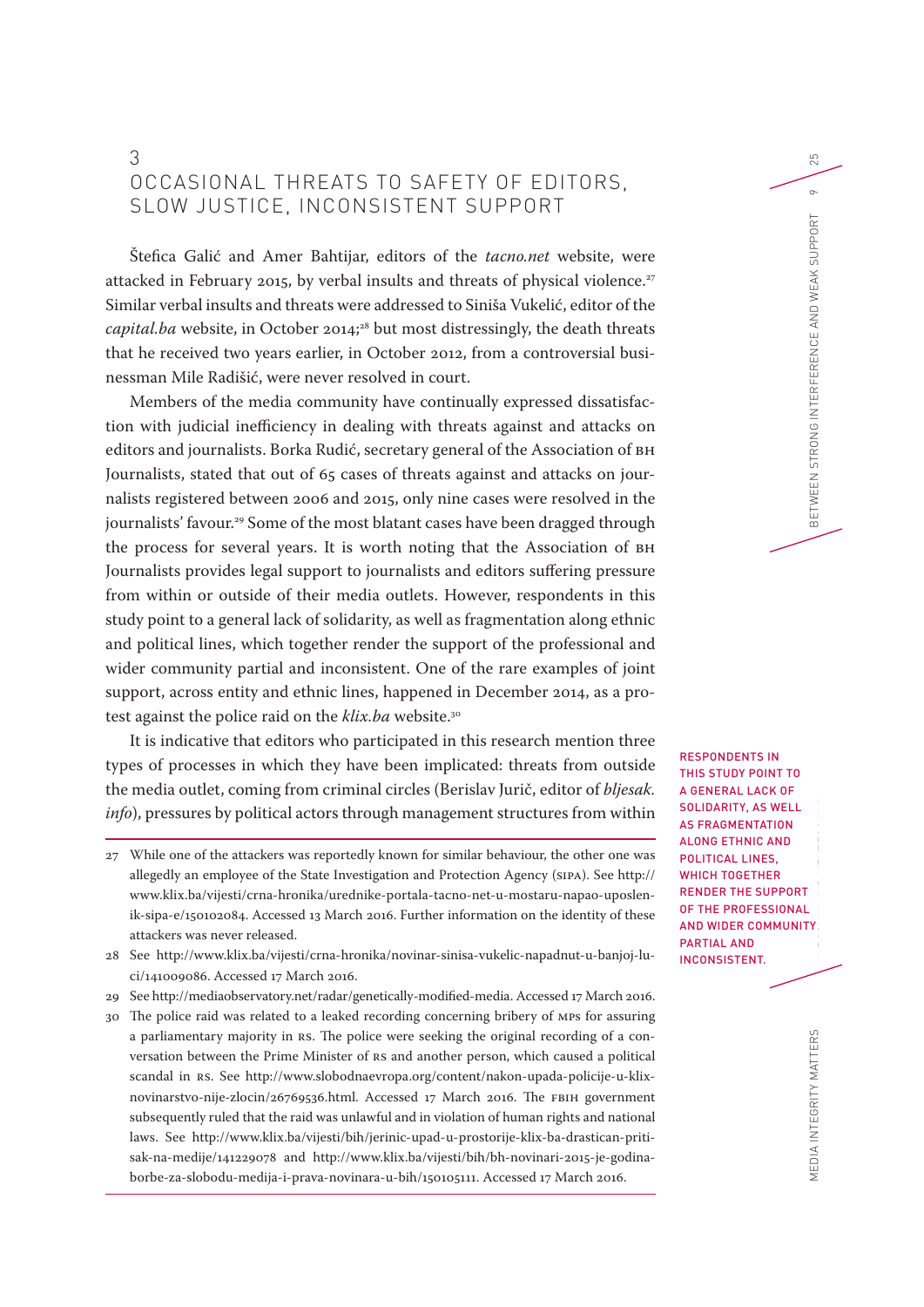the media (editor-in-chief of a private media outlet), and finally involvement in complaints procedures (managed by CRA) and court libel cases (as mentioned by several editors).31 In the majority of these cases, the editors relied on support from within their media organisations in the case of lawsuits or external pressure. However, libel law does not distinguish the editors' responsibilities from the responsibilities of the author or the publisher. While in most cases it happens that the media outlets bear the financial responsibilities during court cases,32 one editor participating in the study reported that publisher had not provided legal support on a few occasions and instead it was the editor who had to cover the expenses.<sup>33</sup>

# 4 LIMITED ENGAGEMENT OF EDITORS IN COLLECTIVE ORGANISING

There are no separate professional associations of editors in Bosnia and Herzegovina, but some editors are members of the general organisations for journalist and trade unions. This includes, for example, the Association of BH Journalists, which counts around 700 members, of which "*one third, if not more*" are editors, as reported by the association's secretary general Borka Rudić.<sup>34</sup> Rudić also points out that the editors are relatively active, participating in conferences and seminars and supporting actions on behalf of media freedom. However, "*they are not particularly vocal when their media are concerned*."35 Our search through the information on the web sites of international organisations such as EFJ, IFJ, IPI, SEEMO, EBU and WAN-IFRA showed that there are no names of BH editors listed among the members of their boards or committees. However, some media outlets or associations do hold such memberships (for example, public RTV service of Bosnia and Herzegovina is a member of EBU; one owner of an advertis-

- 32 Written reply by Mehmed Halilović, media law expert, 26 April 2016. The Libel Law stipulates that the "*author, responsible editor, publisher and any person that in other way supervises the content* …" are all held accountable (Libel Law of FBIH, Article 6, paragraph 2), but it is not clear how the burden of the court process is to be shared among them, which produces legal uncertainty for the editors. In practice, the plaintiff can choose whether to address the lawsuit against the journalist, editor or the media outlet i.e. publisher.
- 33 The respondents mentioned that on a few occasions he had to engage a lawyer himself, without support from the media outlet where he works. He also reports that one of these lawsuits was about an article published without his supervision, while he was on vacation, but that this did not exempt him from participating in the libel proceeding. Written reply to questionnaire by a private media editor, April 2016.
- 34 Borka Rudić, secretary general, Association of BH Journalists, telephone interview, 26 April 2016.
- 35 The participants in this study mentioned also membership in other journalists' associations (one in the Association of Court Reporters and one in the Association of Croat Journalists).

<sup>31</sup> Completed questionnaires were received in April 2016.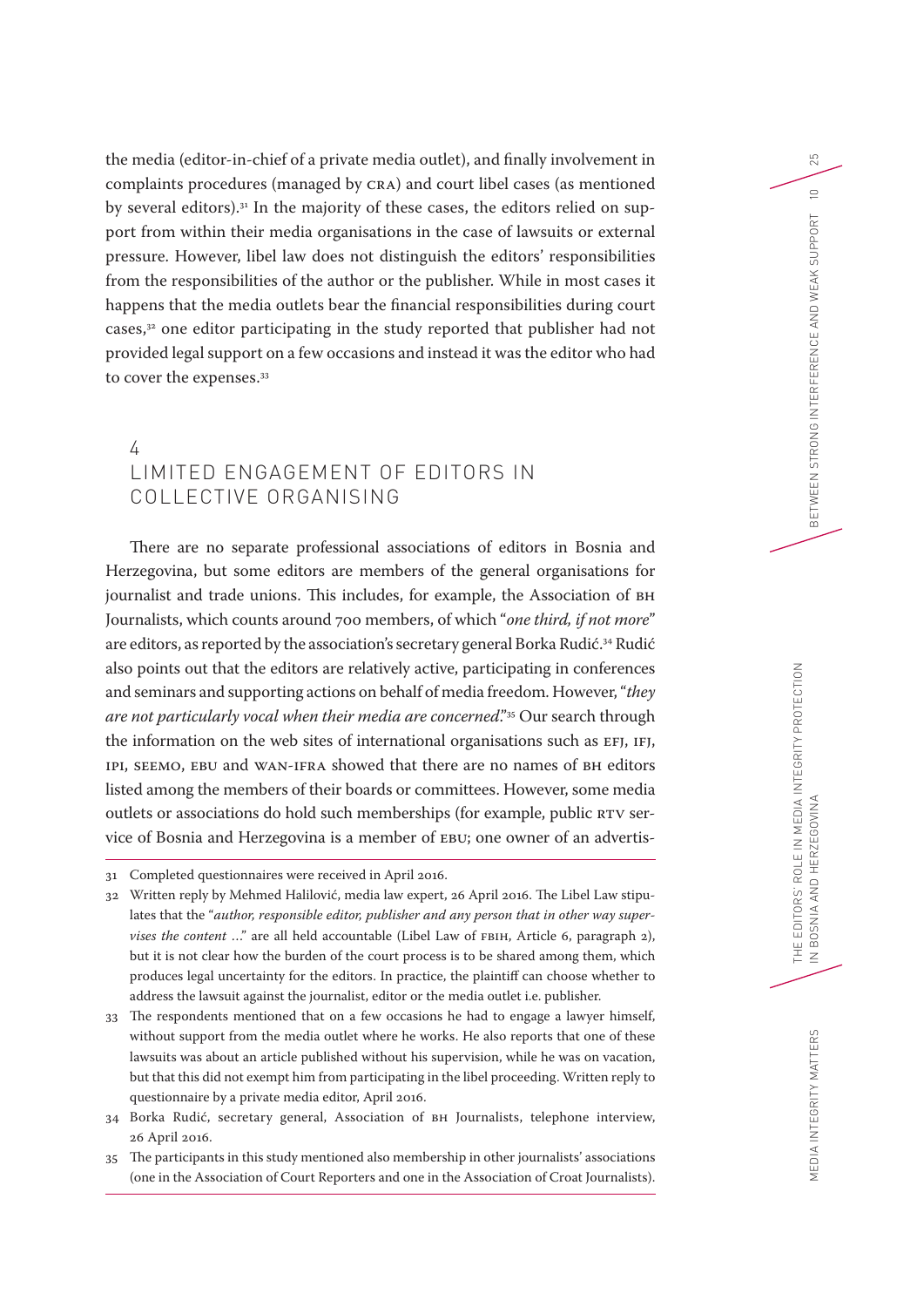ing agency is a member of SEEMO, and the Union of Independent Newspaper Publishers is a member of WAN-IFRA). The Association of BH Journalists is a member of EFJ and IFJ, and as Rudić reports, of 700 members of the Association of BH Journalists, 120 are also members of IFJ. 36

Overall, despite the specific position of editors in media outlets, there are no particular initiatives in BIH aimed at advancing their status and role.

# 5 EDUCATIONAL BACKGROUND AND CAREER PATH

There are huge variations in terms of the professional credentials of editors. The insights gained from this study indicate that the majority of editors have completed bachelor studies in journalism, law, economics or other fields, and worked for several years as journalists before becoming editors. However, in some private media outlets, editors have only high school diplomas. Not many editors did receive relevant awards for professional achievements, and multiple award winners are rare among them.37

Typically, editors have at some time in their professional development participated in informal education programmes. Some of the training opportunities mentioned by our respondents includes training in investigative journalism (organised by *Deutsche Welle*), training in reporting on sexual abuse victims (organised by the US Embassy), and training courses organised by Media Center Sarajevo, SEEMO, Thomson Reuters, Press Council in BIH and USAID. 38 Participants in this study emphasised in particular that continuing education is a necessary precondition for optimal performance by editors.

Foreign language proficiency is not indicated as either a particular asset or an obstacle in performing the role of editor, but our small survey indicates that the majority of editors have a good command of English, while some editors also have some command of one or two other languages.

- 36 Telephone conversation with Borka Rudić, 19 April 2016.
- 37 Two participants in the study have received several professional recognitions: Zoran Stevanović, until recently an editor at *N1* television, has received several international awards (including an Emmy Award for reporting from Afghanistan in 2002, Award for best producer in a news division 2005, and the Alfred I. duPont–Columbia University Award for the film *Romeo and Juliet in Sarajevo* from 1994), and Aladin Abdagić, newly appointed editor-in-chief of the Center for Investigative Reporting (CIN), who received several awards in the last four years (including three awards from the ACCOUNT BIH network for reporting on corruption in 2013 and 2014, a third-place EU Award for Investigative journalism, in 2015, and the Srđan Aleksić Award for professional reporting from USAID).
- 38 One respondent singles out the training received during his work at a media outlet from outside the region, including training courses focused on hostile security war zone training, editing practice, and training in journalistic ethics, management, finances, etc. (Zoran Stevanović, until recently news director at *N1*).

NE EDITORS' ROLE IN MEDIA IN 1999.<br>SI PARA INTEGRITY PROTECTION THE MAJORITY OF EDITORS HAVE **COMPLETED** BACHELOR STUDIES IN JOURNALISM, LAW, ECONOMICS OR OTHER FIELDS, AND WORKED FOR SEVERAL YEARS AS JOURNALISTS BEFORE BECOMING EDITORS. HOWEVER, IN SOME PRIVATE MEDIA OUTLETS, EDITORS HAVE ONLY HIGH SCHOOL DIPLOMAS.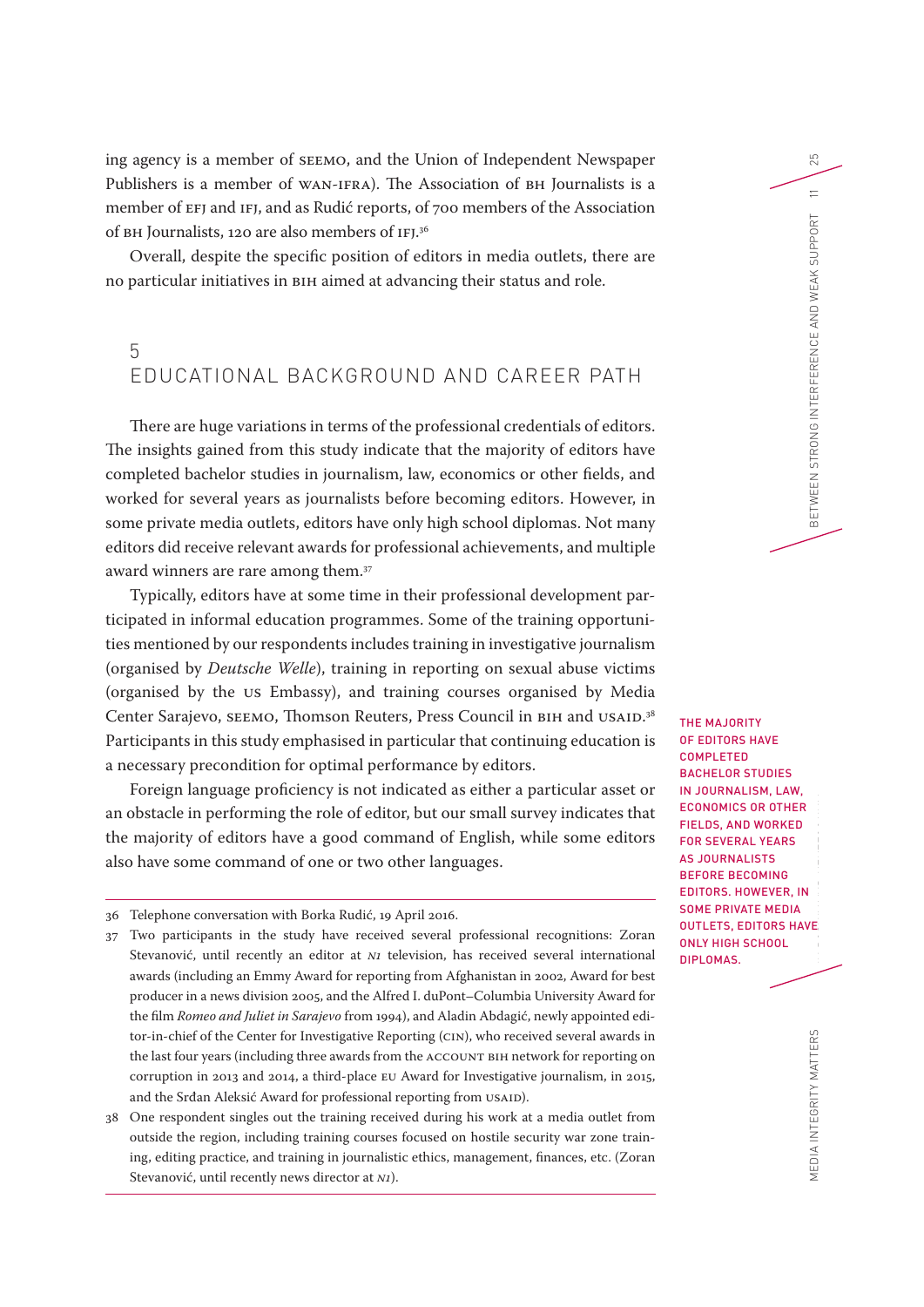The research results overall indicate that the media do not regularly place an emphasis on professional excellence when appointing editors. Most often the minimum requirements for solid performance are fulfilled, but political criteria and a cost-oriented personnel policy are often given preference. It is worth noting that biographies of editors are rarely available on the websites of media outlets,39 suggesting that their professional background is not treated as a major asset in attracting an audience and promoting the public image of a particular media outlet.

Some media, however, do have both the financial means and the professional standards that allow them to pursue candidates with top credentials. The regional broadcasters recently founded with foreign capital, mainly *N1* and *Al Jazeera*, can afford such a policy. Many distinguished professionals from other media have transferred to these broadcasters on account of improved working conditions and better salaries.

# 6 DIFFERENCES IN THE ECONOMIC SITUATION OF EDITORS

The monthly salary of some of the editors at private media outlets that responded to our survey is remarkably low, amounting to less than 500 euro. While in small media outlets it can be as low as the national average salary of 430 euro, it is considerably higher at the larger media outlets, in particular, at *Al Jazeera Balkans* and *N1* (the latter providing a salary of more than 2,500 euro to the news director). The salary of the majority of editors falls somewhere in between, and among respondents in this study, it is mostly between 1,000 and 2,000 KM (i.e. 511- 1,035 euro). The information on editors' salaries is treated as a business secret by CIN, for example, but also by the public service broadcaster *BHRT*.

While our respondents report that their salaries are paid regularly, some of them did indicate that the amounts are insufficient for the responsibilities and the work they are doing. One respondent reports that his rights to salary and health insurance are being blatantly violated: "*In the 15 years that I have been in* 

THE EDITORS<br>THE EDITORS THE MONTHLY SALARY OF SOME OF THE EDITORS AT PRIVATE MEDIA OUTLETS THAT RESPONDED TO OUR SURVEY IS REMARKABLY LOW, AMOUNTING TO LESS THAN 500 EURO.

25

 $\approx$ 

<sup>39</sup> We have searched the websites of twelve major media outlets: among public service broadcasters, *FTV* and *BHRT* name their editors but do not provide any biographical information, while *RTRS* does not even provide the impressum and contact of their editors. CIN and BIRN, both registered as non-governmental organisations, provide short biographies, while a private media outlet such as *BN* television does not provide any impressum. *Dnevni avaz* provides the names of editors but not contact information or any biographical information, while *Nezavisne novine* provides names and some contact information. *Al Jazeera Balkans* provides only the name of the general programming director, and general contact information. *N1* also provides the names of three programme directors and their contact details, but no biographical information. The major private broadcasters *Pink BIH* and *OBN* are entirely secretive, providing neither impressum, names, biographies nor contact information for the editors.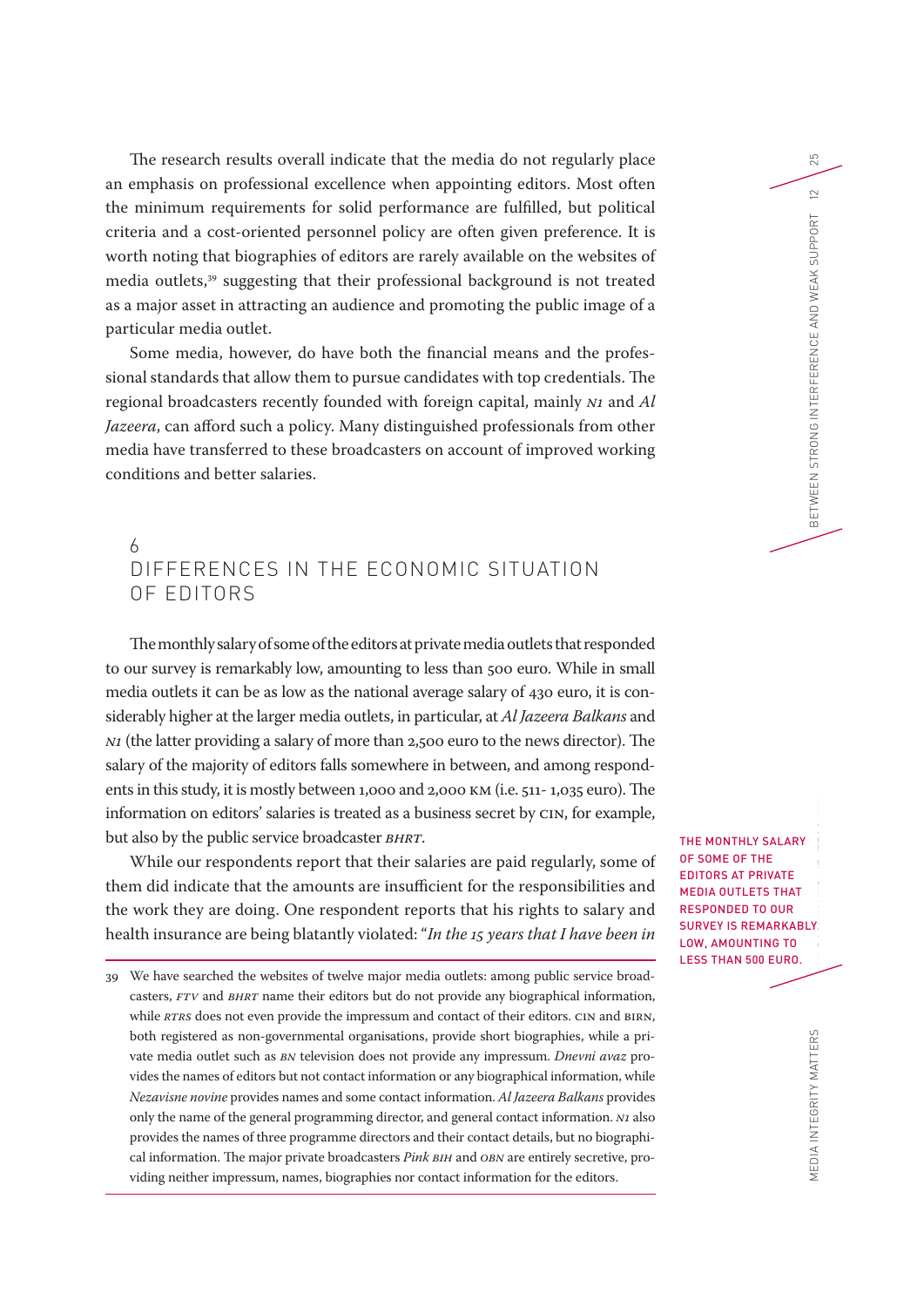*this line of work – seven as a journalist, eight as an editor – I have been denied at least that many salary payments, not to mention contributions,"* wrote the editor-in-chief of a private media outlet.<sup>40</sup>

The editorial post is the only source of revenue for the majority of editors at media outlets, and based on our survey, the media seem to regularly prevent other similar engagements by their editors. The internal document of *Radio Free Europe*, Conflict of Interest Policy, can serve as a positive example, since it specifies the criteria on which to judge and possibly prevent any journalistic, political or other business engagement of its employees that might constitute conflict of interest.<sup>41</sup> There are no major controversies concerning other engagements by media editors, and doubts about conflicting relationships are mostly limited to a few examples of connected ownership of media outlets and advertising agencies/media production houses. The fact that in some media the director is simultaneously the editor is in itself seen as a further derogation of editorial independence. For instance, in nine out of 43 local television stations the position of both editor and director are held by the same person.<sup>42</sup>

# 7 THE POLITICAL SITUATION OF EDITORS

It is not usual for editors to be publicly declared members of political parties or organisations related to political parties, or for them to openly support the political agenda of a given party, but some of them are considered to be affiliated with particular parties and even appointed to their posts based on those affiliations. Concerns about political affiliations are particularly expressed in relation to public media outlets. A notable illustration of this general pattern was the case of Bakir Hadžiomerović, previously the editor of the political magazine "60 Minutes" at the public broadcaster *RTV FBIH*, who has been suspected of favouritism towards the Social Democratic Party (SDP) for years.43 The fact that later, in the course of the general elections of 2014, he was nominated for 25

 $\frac{1}{2}$ 

<sup>40</sup> A respondent who submitted the questionnaire, with a request for anonymity, April 2016.

<sup>41</sup> The document defines guidelines that distinguish between engagements that are discouraged and those that are encouraged, but requires that employees report to their supervisors, after which the supervisor will either allow or forbid such engagements. The basis for denial of such engagements is mainly the assessment of whether such an engagement could damage the public image of *RFE*. The guidelines specify that, for example, business investments or engagements in the broadcasting sector, or candidacy for public office or a position at a broadcasting institution constitute conflict of interest. See *RFE*, Conflict of Interest Policy, courtesy of Milenko Vočkić, editor-in-chief of *RFE*.

<sup>42</sup> See CRA register. Available at: [http://rak.ba/bos/index.php?uid=1273787112.](http://rak.ba/bos/index.php?uid=1273787112) Accessed 5 April 2016.

<sup>43</sup> See, for example, [http://www.radiosarajevo.ba/novost/56027/enver-kazaz-reisove-maha](http://www.radiosarajevo.ba/novost/56027/enver-kazaz-reisove-mahaluse/56027)[luse/56027.](http://www.radiosarajevo.ba/novost/56027/enver-kazaz-reisove-mahaluse/56027) Accessed 5 April 2016.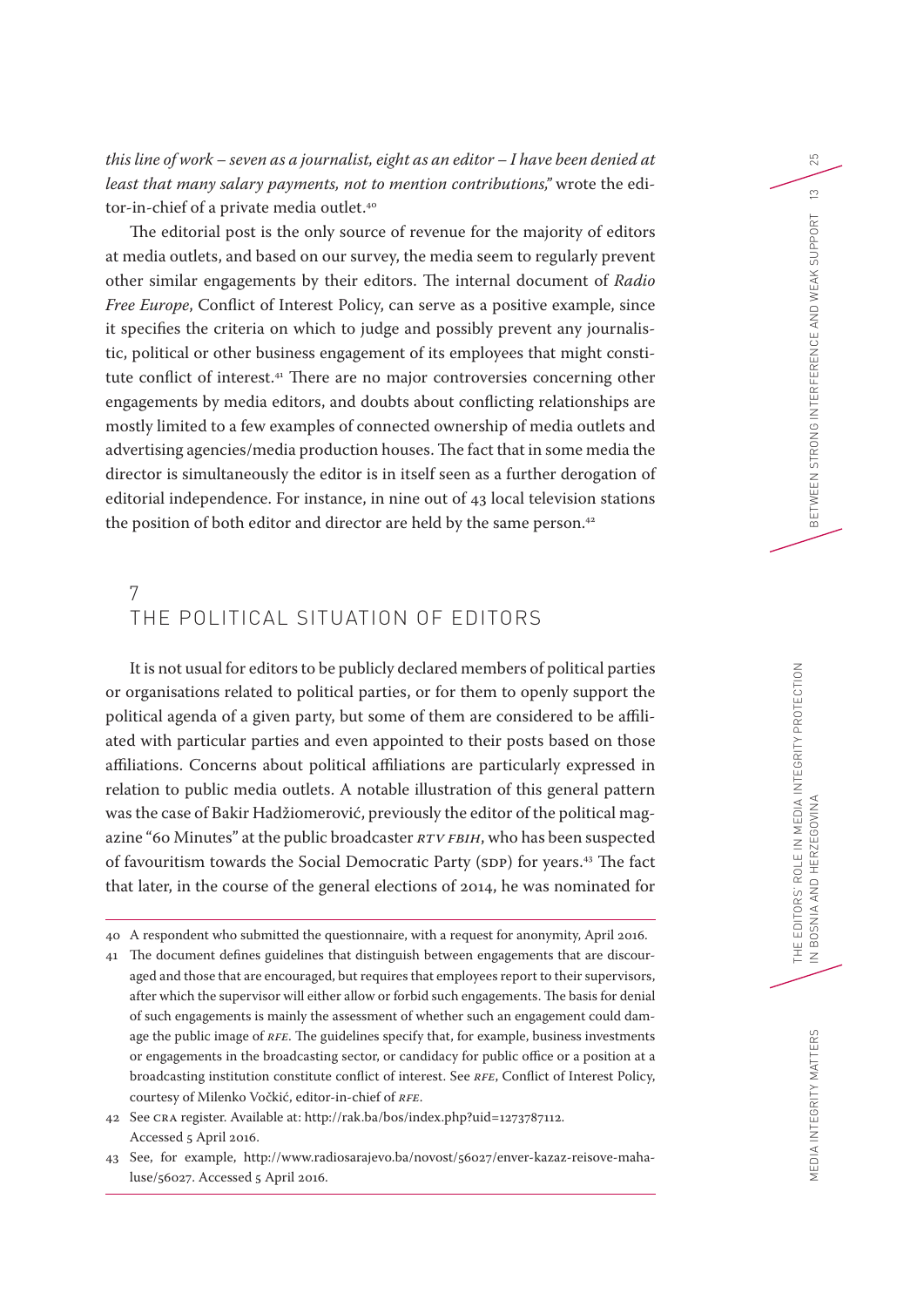a member of the BH Presidency as an SDP candidate, was interpreted as a barefaced confirmation of his long-standing alliance with the party. This, however, is only the least covert illustration of what is believed to be a general pattern. The public service broadcaster *RTRS* is most consistently mentioned for its political affiliations with SNSD, and editors are considered part of this political conformism. An article about a journalist who recently resigned from *RTRS* involved his general claims about the political pressure under which "*journalists, wilfully or not, become political workers*,"44 nevertheless, as is usually the case, no information about particular pressures was given.

# 8 CASES ILLUSTRATING THE POSITION OF EDITORS

We will present three patterns that illustrate the position and role of editors: the questionable appointments and demotions of editors at public media outlets, indicating political interference; the silent appointments and dismissals at private media outlets, indicating absolute discretion on the part of owners; and financial troubles accompanying editorial policies critical of major centres of power.

## 8.1

## APPOINTMENTS AND DEMOTIONS IN PUBLIC MEDIA DEPENDENT ON POLITICAL WILL

The public service broadcasters constitute a case in their own right. In recent years *RTVFBIH*, in particular, had several demotions of editors, the reasons for which remained largely vague, while their procedural legitimacy was also questioned. The most recent one was the demotion of the news editor of *Federal Television* Avdo Avdić, in September 2015, for reasons vaguely formulated by the management structures as a loss of confidence in his work and his relation with the management hierarchy. A variety of reasons were speculatively advanced, however, involving two major options: first, that it was a matter of internal disagreements and Avdić's disapproval of the managerial decision to cancel the political magazine "Mreža" (Network), and second, that he was in fact dismissed by some officials of the SDA party.45 Similarly covert

<sup>44</sup> See [http://mojahercegovina.com/marko-vejic-za-mh-pritisak-politicara-na-novinare-je-pos](http://mojahercegovina.com/marko-vejic-za-mh-pritisak-politicara-na-novinare-je-postao-jeziv/)[tao-jeziv/](http://mojahercegovina.com/marko-vejic-za-mh-pritisak-politicara-na-novinare-je-postao-jeziv/). Accessed 27 April 2016.

<sup>45</sup> Some claimed it was the head of the party, because of Avdićs' statements assigning the leader of SDA party the responsibility for radical Islamists coming to BIH. Other sources suggest that it was organised by other factions within the party in order to portray Bakir Izetbegović as a person who asserts pressure on editorial policy of *FTV* and in order to take over the party. See [http://www.slobodna-bosna.ba/vijest/23710/fama\\_est\\_zasto\\_je\\_smijen](http://www.slobodna-bosna.ba/vijest/23710/fama_est_zasto_je_smijenjen_urednik_ftv_a_avdo_avdic.html)[jen\\_urednik\\_ftv\\_a\\_avdo\\_avdic.html](http://www.slobodna-bosna.ba/vijest/23710/fama_est_zasto_je_smijenjen_urednik_ftv_a_avdo_avdic.html). Accessed 27 April 2016. See also [http://bljesak.info/](http://bljesak.info/rubrika/vijesti/clanak/zasto-je-avdo-avdic-dobio-otkaz/131764) [rubrika/vijesti/clanak/zasto-je-avdo-avdic-dobio-otkaz/131764](http://bljesak.info/rubrika/vijesti/clanak/zasto-je-avdo-avdic-dobio-otkaz/131764). Accessed 27 April 2016.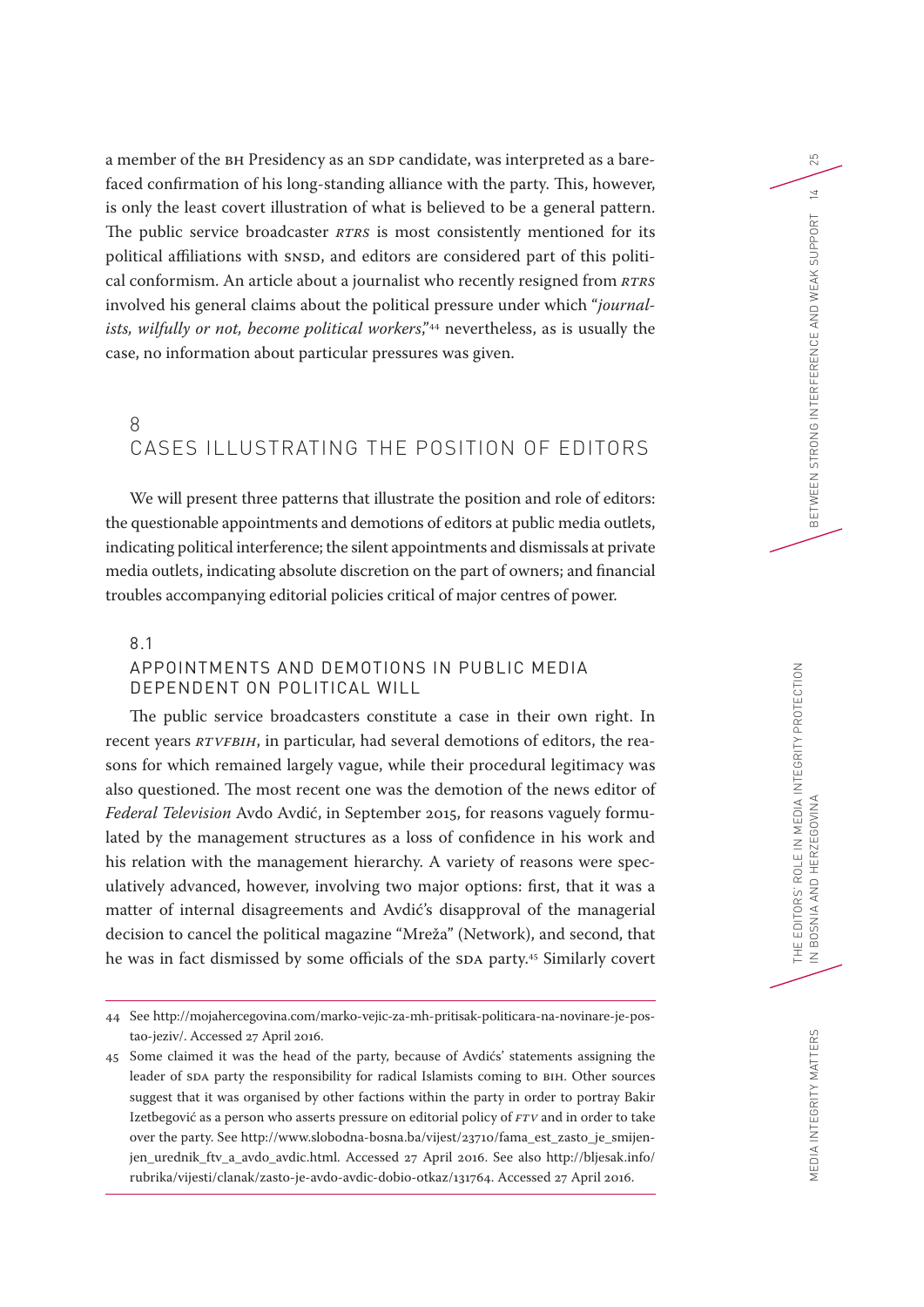was the demotion from his editorial position of Bakir Hadžiomerović, in 2012, 46 allegedly as a result of growing influence by the SDA party in the fight between major political groups for greater power over this broadcaster.<sup>47</sup> Prior to that, the cancellation of the political magazine that he edited ("60 minutes") was also believed to have had a political motive, some claiming that the SDP feared that, after coming to power, it would become a target for criticism by the magazine. Others claimed that it was the result of an agreement between the SDP and the SNSD, the leading political party in the Republic of Srpska which had often been the target of severe criticism within this program.<sup>48</sup> Whatever the reasons might be, in the case of Hadžiomerović, the procedures for dismissal were not observed, and following the court proceedings, *FTV* was ordered to reinstate him in his previous posts. In contrast, a similar court ruling in the case of Duška Jurišić was never realised, since her post was excluded from the internal job categorisation, thus setting a worrying precedent and contributing to the uncertainty of the position of editors.

*RTVFBIH* found itself in these controversies as a result of shifts in power-sharing at the level of the Federation of BIH, but the cases mentioned illustrate the position of editors in public media in general. The demotion of editors at the public service broadcaster *RTRS* and the public news agency *SRNA* from 2011 can also be interpreted in the light of particular political interests. A telling example is the appointment of Milica Džepina, who has been an editor of *SRNA* since 2011 and is considered to be affiliated with the ruling political party SNSD. Reportedly, she was functioning under a technical mandate, until she was officially appointed in January 2014, by then having fulfilled the necessary years of experience required for the post.49 The appointment ignored the pleas that allegedly came from the employees of *SRNA* to stop the political interference and to appoint established media professionals to leading positions.<sup>50</sup> The clashes between leading persons in the *SRNA* and the heads of the political 25

<sup>46</sup> The reasons listed by management concerned disrespect for journalistic norms and for the internal procedures at the broadcasters. See [http://www.klix.ba/vijesti/bih/saznajte-zas](http://www.klix.ba/vijesti/bih/saznajte-zasto-je-smijenjen-bakir-hadziomerovic/120601121)[to-je-smijenjen-bakir-hadziomerovic/120601121.](http://www.klix.ba/vijesti/bih/saznajte-zasto-je-smijenjen-bakir-hadziomerovic/120601121) Accessed 5 April 2016.

<sup>47</sup> The dismissals of the previous news editor Damir Kaletović and the desk editor Željko Tica, were interpreted in a similar way. See, for example, [http://doznajemo.com/2012/05/29/](http://doznajemo.com/2012/05/29/bakir-hadziomerovic-za-doznajemo-com-ne-znam-nista-o-svojoj-navodnoj-smjeni-sacekajmo-da-vidimo-o-cemu-je-rijec/) [bakir-hadziomerovic-za-doznajemo-com-ne-znam-nista-o-svojoj-navodnoj-smjeni-sace](http://doznajemo.com/2012/05/29/bakir-hadziomerovic-za-doznajemo-com-ne-znam-nista-o-svojoj-navodnoj-smjeni-sacekajmo-da-vidimo-o-cemu-je-rijec/)[kajmo-da-vidimo-o-cemu-je-rijec/](http://doznajemo.com/2012/05/29/bakir-hadziomerovic-za-doznajemo-com-ne-znam-nista-o-svojoj-navodnoj-smjeni-sacekajmo-da-vidimo-o-cemu-je-rijec/). Accessed 27 April 2016.

<sup>48</sup> See, for example, [http://www.tportal.hr/vijesti/svijet/151898/Zasto-je-Bakir-Hadziomerovic](http://www.tportal.hr/vijesti/svijet/151898/Zasto-je-Bakir-Hadziomerovic-ugasio-60-minuta.html)[ugasio-60-minuta.html](http://www.tportal.hr/vijesti/svijet/151898/Zasto-je-Bakir-Hadziomerovic-ugasio-60-minuta.html). Accessed 20 March 2016.

<sup>49</sup> See [http://www.zurnal.info/novost/7584/bobar-kasipovic-i-rajko-vasic-postavili-svoje-poslus](http://www.zurnal.info/novost/7584/bobar-kasipovic-i-rajko-vasic-postavili-svoje-poslusnike)[nike.](http://www.zurnal.info/novost/7584/bobar-kasipovic-i-rajko-vasic-postavili-svoje-poslusnike) Accessed 27 March 2016. See also [http://www.rtvbn.com/348234/Dzepina-mimo](http://www.rtvbn.com/348234/Dzepina-mimo-konkursa-jos-drma-Srnom)[konkursa-jos-drma-Srnom](http://www.rtvbn.com/348234/Dzepina-mimo-konkursa-jos-drma-Srnom). Accessed 25 March 2016.

<sup>50</sup> These pleas are, however, dismissed by the management of *SRNA*, who claimed that they did not come from the employees.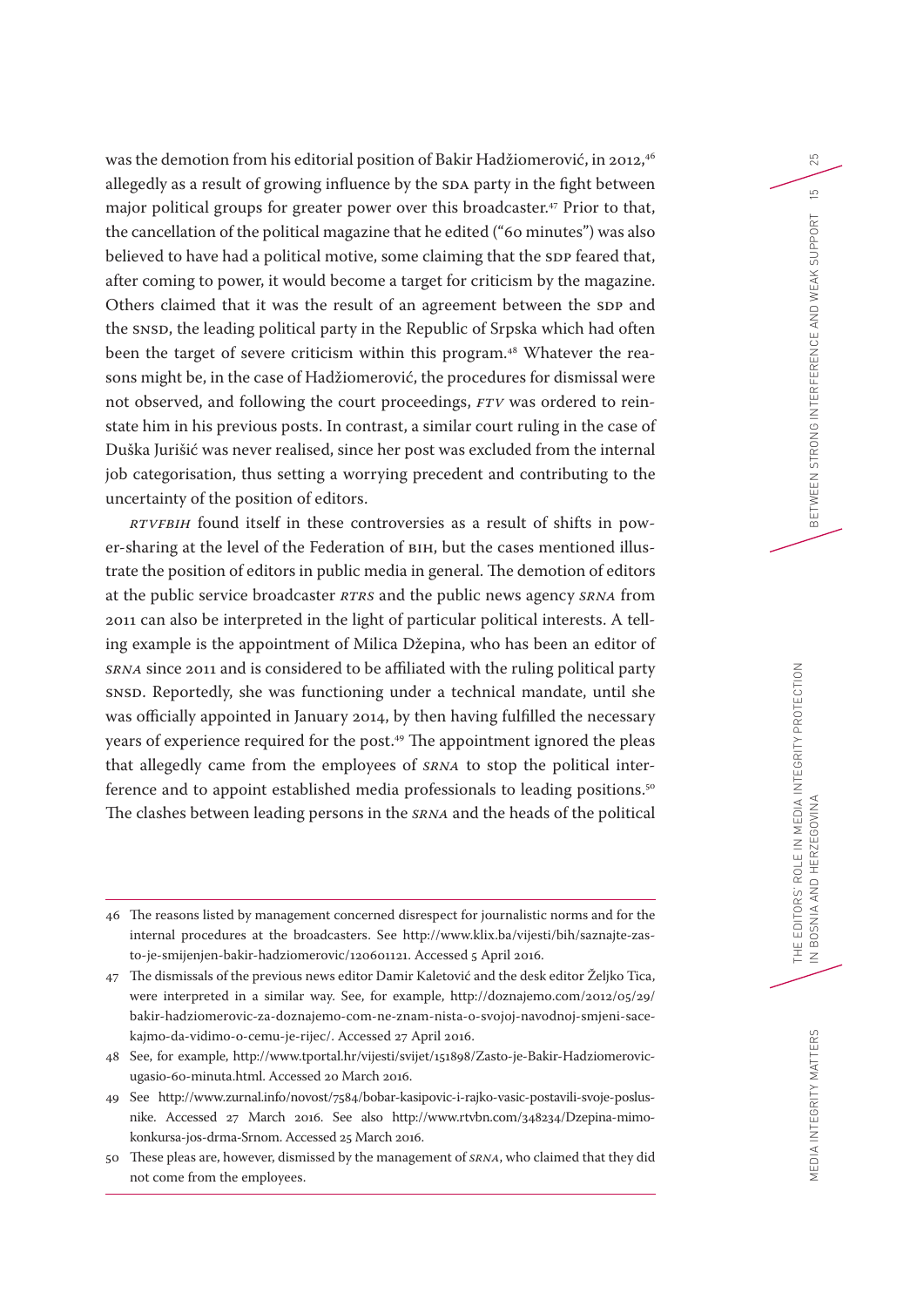party SDS happened before, 51 and the recent accusations tossed between *SRNA* and the Minister of Security of BIH, Dragan Mektić, unfolding in April 2016,<sup>52</sup> can also be seen in the light of political confrontation between the two camps.53

## 8.2 SILENT APPOINTMENTS AND DISMISSALS AT PRIVATE MEDIA

The practices concerning editors at private media outlets are much more clear-cut: "*There is no drama there, only pure execution*", says Boro Kontić, Media Center Sarajevo. Appointments and dismissals at these media outlets happen in silence, and the reasons remain unclear. This was the case, for example, with Faruk Vele, who was abruptly dismissed from the position of editor at the *klix.ba* website in August 2014,54 or with the recent change at *Hayat TV* when news director Aldin Arnautović stopped performing this role.<sup>55</sup> In similar cases, public insight into the position of editors is hindered, and the lack of transparency itself does not speak in favour of media integrity.

- 51 See, for example, [http://www.magazinplus.eu/agencija-srna-u-odbrani-lika-i-djela-preds](http://www.magazinplus.eu/agencija-srna-u-odbrani-lika-i-djela-predsjednika-rs-a-novinari-ili-izvrsioci-zadataka/)[jednika-rs-a-novinari-ili-izvrsioci-zadataka/](http://www.magazinplus.eu/agencija-srna-u-odbrani-lika-i-djela-predsjednika-rs-a-novinari-ili-izvrsioci-zadataka/) and [http://www.modricainfo.com/i-mediji](http://www.modricainfo.com/i-mediji-na-udaru-politike-slucaj-novinske-agencije-srna/)[na-udaru-politike-slucaj-novinske-agencije-srna/](http://www.modricainfo.com/i-mediji-na-udaru-politike-slucaj-novinske-agencije-srna/). Accessed 25 March 2016.
- 52 Thus, *SRNA* published the allegation that Minister Mektić had not completed his university education, as reported in the official biography published on the website of the Ministry of Security. Mektić published his diploma, accusing *SRNA* of campaigning against the Ministry. In return, Džepina accused Mektić of pressures and reasserted the truthfulness of their sources about Mektić's education. An anonymous letter from the employees of *SRNA* published by some media includes numerous accusations against Džepina and other leading persons in the *SRNA*, but Džepina denied these accusations and stated that the letter did not originate from the employees but was fabricated as an attack on the *SRNA*. See, for example,<http://pressrs.ba/info/vijesti/dzepina-mektic-mi-je-poslao-14-sms-poruka-15-04-2016>. Accessed 30 April 2016. Needless to say, Mektić is associated with the SDS party.
- 53 It should be reasserted that in other public media political interference in the appointments of, firstly, directors, but subsequently editors as well, is believed to be strong. *FENA*, the news agency of the Federation of BIH, is mostly mentioned for the political appointment of its director "…*the leading positions in federal and cantonal public institutions were divided*  [among several parties]*, and the position of … director* [of *FENA*]… *was given to the SDP, and a man close to the party was appointed*" (interview with Eldin Hadžović, freelance journalist and media analyst, Sarajevo, 7 April 2016). The Public service broadcaster *BHRT* was least often mentioned for politicised appointments in recent years, but the clashes between the Board of Governors and then director Mehmed Agović in 2011 involved political connotations. See, for example, [http://www.mojportal.ba/novost/96386/mehmed-agovic-pono](http://www.mojportal.ba/novost/96386/mehmed-agovic-ponovo-nije-razrijesen-duznosti)[vo-nije-razrijesen-duznosti.](http://www.mojportal.ba/novost/96386/mehmed-agovic-ponovo-nije-razrijesen-duznosti) Accessed 25 March 2016. Later disagreements at *BHRT* were considered to be related to personal rather than political interests. See, for example, [http://](http://doznajemo.com/2013/01/02/ne-stisava-se-bura-na-bhrt-u-u-pitanju-sudbina-gotovo-1-000-radnika/) [doznajemo.com/2013/01/02/ne-stisava-se-bura-na-bhrt-u-u-pitanju-sudbina-gotovo-1-](http://doznajemo.com/2013/01/02/ne-stisava-se-bura-na-bhrt-u-u-pitanju-sudbina-gotovo-1-000-radnika/) [000-radnika/.](http://doznajemo.com/2013/01/02/ne-stisava-se-bura-na-bhrt-u-u-pitanju-sudbina-gotovo-1-000-radnika/) Accessed 30 March 2016.
- 54 A brief news item was published at [http://www.klix.ba/vijesti/bih/faruk-vele-vise-nije-ur](http://www.klix.ba/vijesti/bih/faruk-vele-vise-nije-urednik-portala-klix-ba/140804090)[ednik-portala-klix-ba/140804090](http://www.klix.ba/vijesti/bih/faruk-vele-vise-nije-urednik-portala-klix-ba/140804090) (accessed 25 March 2016), without specifying any rationale for cancelling his appointment.
- 55 He is still editor of some programmes at the same media outlet.

THE EDITORS' ROLE IN MEDIA INTEGRITY PROTECTION CONTINUES.<br>The Editor APPOINTMENTS AND DISMISSALS AT THESE MEDIA OUTLETS HAPPEN IN SILENCE, AND THE REASONS REMAIN UNCLEAR.

MEDIA INTEGRITY MATTERS MEDIA INTEGRITY MATTERS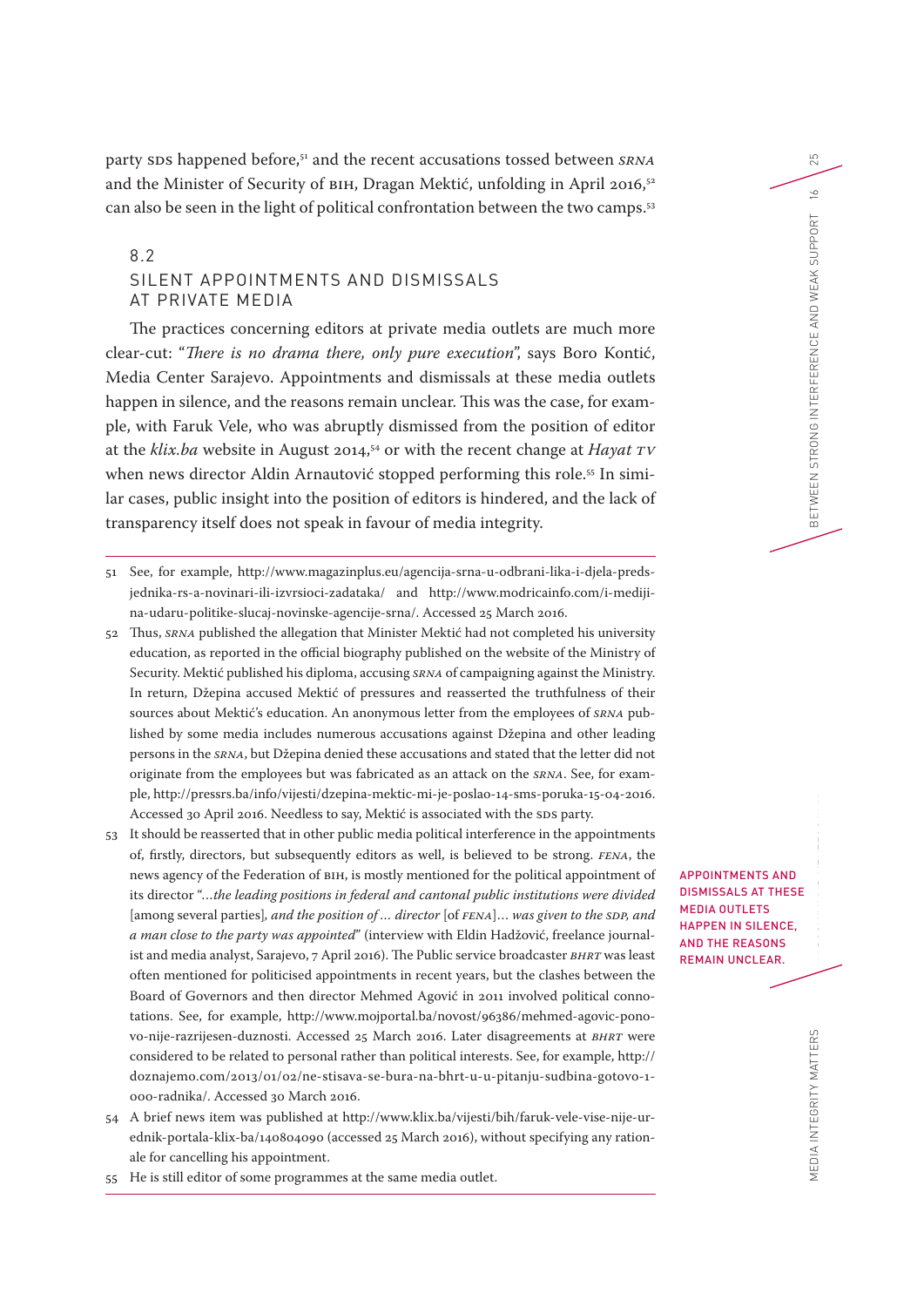## 8.3 BITING THE HAND THAT FEEDS YOU WHEN SUPPLIES ARE ALREADY SCARCE

The beginning of 2016 was marked by the termination of the print edition of one of the rare remaining political magazines in Bosnia and Herzegovina, *Slobodna Bosna*. The reasons were financial in nature, but in part connected with the critical stance of this media outlet. The editor-in-chief, Senad Avdić, is known for his uncompromisingly critical attitude towards power-holders, but also for unusually harsh language and writing style. In a recently published interview, Avdić noted that the financial pressures came from frequent lawsuits.

"*The rulings doomed* Slobodna Bosna*. In the last two or three years we paid 200 thousand BAM for the emotional distress of various people that sued us and mostly to politicians* […] *Simply, we lost 50 percent of these lawsuits, which is a rope around a neck of a small firm like ours*," says Avdić. He also indicates that these financial troubles were aggravated by a decline of advertisers' interest in print media outlets in general and particularly in those that do not refrain from critical reporting.56

The fate of the magazine *Dani* – which reportedly became close to the SBIH party before being sold in 2010 to Oslobođenje Ltd.57 – illustrates how the interests of owners can easily both mould the ideological position and determine the transfer of ownership. While in the case of *Dani* this was facilitated by the fact that the same person held the positions of editor-in-chief and owner, in the case of *Slobodna Bosna*, several journalists and editors are the founders of Pres-Sing Ltd, which issues the magazine. Avdić argues that *Slobodna Bosna* will not share the same fate as *Dani* since "[…] *the way it was ended was inappropriate and uncollegial, and I would rather commit suicide than end like*  that," he concludes.<sup>58</sup>

- 56 *Slobodna Bosna*, for example, reported on corruption in media advertising and was the first to report on the Gibraltar case. See Čengić, "Svaki lider ISIL-a mogao bi se braniti presudom protiv Šešelja" (interview with Senad Avdić), *Start*, 5 April 2016, p. 16.
- 57 Connected with the Selimović family and relatedly with the SDA party. For more on *Dani* and the transfer of ownership, see Jovanović, "O čemu šutimo kad šutimo o Danima," *Mediacentar\_online*, 17 November 2010. Available at: [http://www.media.ba/bs/menadz](http://www.media.ba/bs/menadzment-novinarstvo/o-cemu-sutimo-kad-sutimo-o-danima)[ment-novinarstvo/o-cemu-sutimo-kad-sutimo-o-danima.](http://www.media.ba/bs/menadzment-novinarstvo/o-cemu-sutimo-kad-sutimo-o-danima) Accessed 17 March 2016.

25

 $\geq$ 

<sup>58</sup> Čengić, "Svaki lider ISIL-a mogao bi se braniti presudom protiv Šešelja" (interview with Senad Avdić), *Start*, 5 April 2016, p. 15.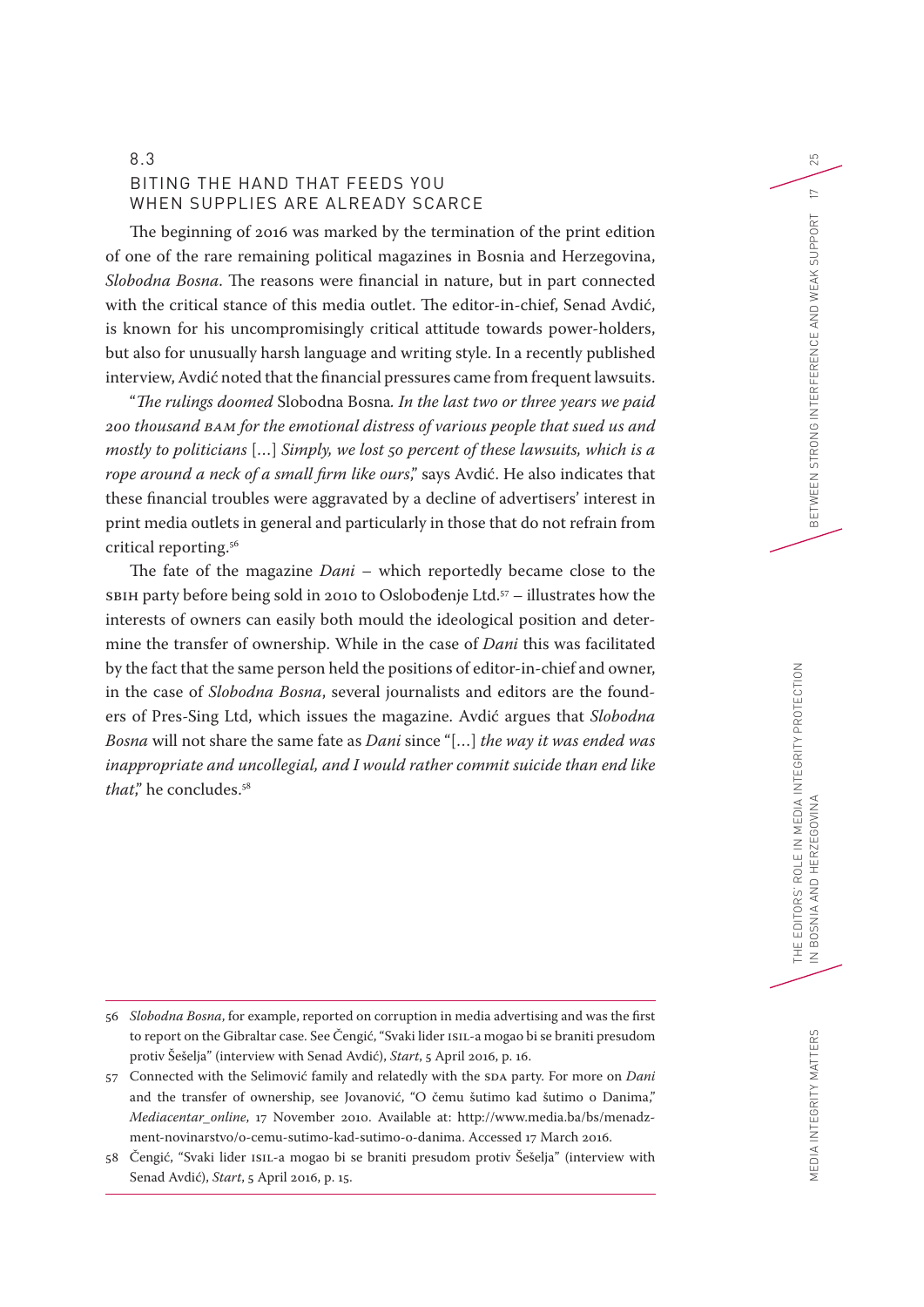# 9 CONCLUSIONS

Political interference and business reasoning are extremely influential in determining the position of media editors and their professional role in Bosnia and Herzegovina. Major patterns of influence on appointments and editorial policies are based on the political and business affiliations of owners, as well as on the main sources of funding on which survival of the media outlets depends. Government is one of the major funding sources, major advertisers are largely controlled by political parties, and options for alternative funding are scarce. Funding by international donors is seen as the only oasis safe from severe pressure on editorial policies.

Editors are already considered largely placated when the interests of the owners and related actors are at stake. It all starts with the appointment of editors who conform to particular business and political interests. Appointments in public media are highly politicised, and there have been no efforts to improve them. Norms on conflict of interest formally exist in the public media, as well as in some international and some local private media, but their spirit is consistently violated, although the wording might not be. Once the editors are appointed, there is a variety of patterns to guarantee that their editorial freedom is kept within the boundaries of the owners'/founders' interests. Even on the formal level, the assurances of editorial independence are worryingly scarce.

Labour laws and internal norms formally provide a sound status for editors, but in practice they do not protect editors from unwarranted demotion or pressures. One of our respondents admits sometimes compromising editorial decisions under pressure from the director of the media outlet. The reasons for editors not reporting such patterns more frequently presumably involves a combination of conformism, fear for their livelihood, perception that similar patterns would not be avoided in other media, but also a lack of trust in institutional support and solidarity by the professional community. All of that contribute to scepticism about the potential for positive resolution. Some previous court decisions about demotions, however, do provide some hope. The Association of BH Journalists provides legal help in such cases, but overall, the journalistic community is fragmented and rarely shows unified support, while professional organising specifically aimed at advancing the position of editors is non-existent.

Some media outlets can afford to provide the kind of better working conditions that are way beyond the majority of media outlets. At the same time the safeguards from both conflict of interests and guarantees of editorial independence, although easily introducible, are also utterly neglected.

Finally, professional integrity extends only as far as the media professionals do not touch interests of the owners and affiliates, therefore it is difficult to distinguish the line between editorial integrity and conformity. Nevertheless, all these

)<br>D<br>D POLITICAL INTERFERENCE AND BUSINESS REASONING ARE EXTREMELY INFLUENTIAL IN DETERMINING THE POSITION OF MEDIA EDITORS AND THEIR PROFESSIONAL ROLE IN BOSNIA AND HERZEGOVINA.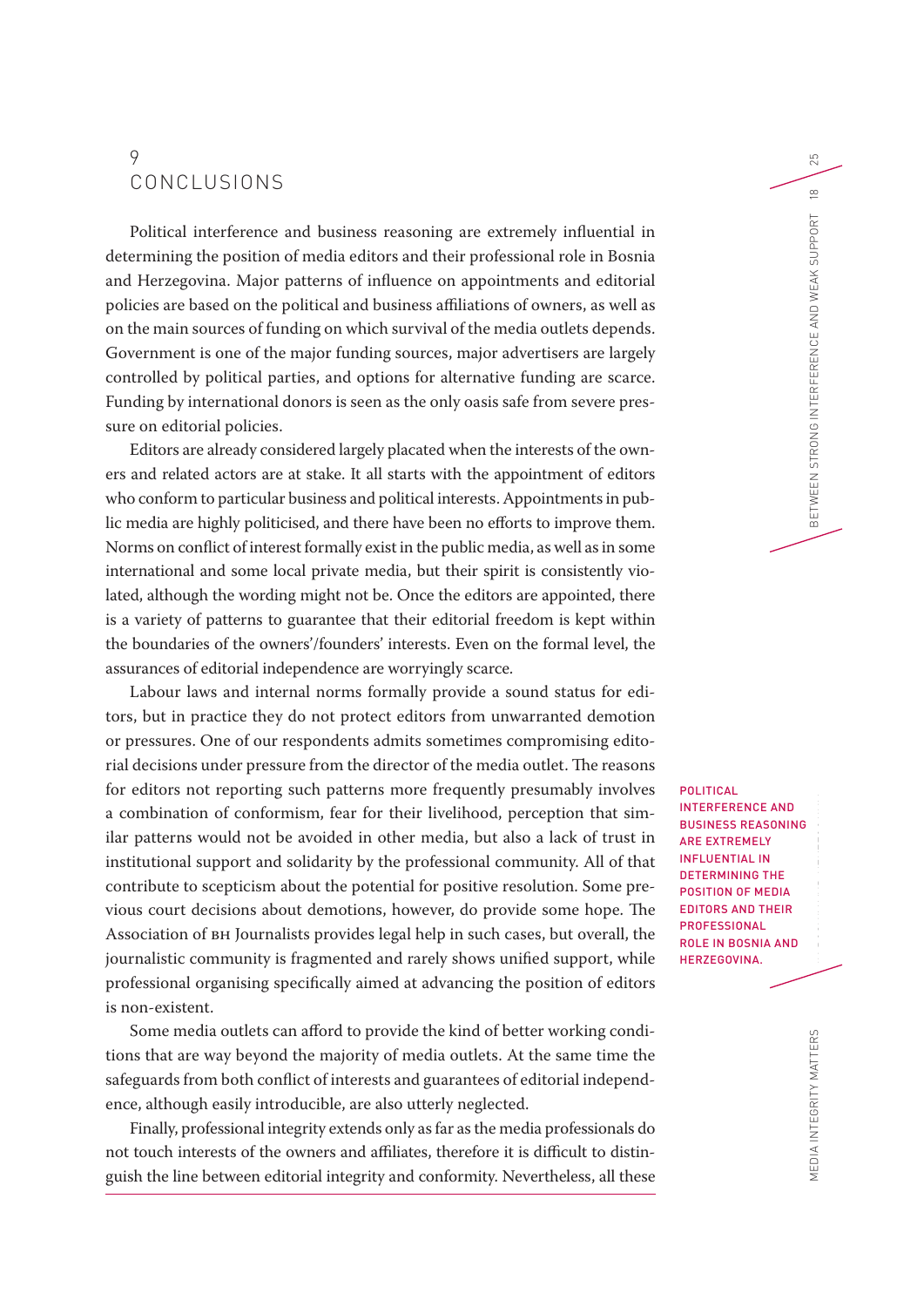factors – political interference, lack of transparency, lack of guarantees of editorial independence, economic vulnerability, and limited support for editors – contribute to a situation in which the profession is tarnished in the public eye. What a respondent says has become palpably true: "*It is not a respected job.*"59

Judging by the lack of public debate about or advocacy for improvement of the position of editors in the media in Bosnia and Herzegovina, the professional community seems to have entirely given up on it.

# 10 RECOMMENDATIONS

- 1. Media outlets, primarily the public ones, but also the private, should introduce/revise their internal documents in order to include/improve guarantees of editorial independence and thus restore their credentials and public trust. These changes of internal norms should include the following:
	- Specifying the minimum level of education and extent of professional experience required for the candidates for the position of editors, as well as any additional credentials that will be preferred in the selection process. Participants in this research study placed special emphasis on the experience and education of editors;
	- Depoliticisation of the process of appointment of media managers, and subsequently of the appointments of editors in the media should be a long-term goal, but in the meantime professional credentials should be made at least equally relevant as criteria in appointment procedures;
	- A clear distinction between the position of media owners and media editors, one that would serve to demonstrate at least the minimum professional credibility of a media outlet;
	- Specifying any conditions that disqualify editors for a particular position, mainly in relation to possible conflict of interests, based on particular political affiliations and including interests in other, media-related businesses;
	- Introducing regular consultations with the journalists within the media outlet about specific appointments and dismissals, as an additional check on the professional integrity of the candidates/editors;
	- Detailed specification of what violations of editorial work duties would justify dismissal, in order to render obsolete arbitrary decisions of the management in this regard.

Changes to the internal norms of media outlets should be promoted by the associations of media and by associations of journalists. International donors, as well as local government institutions should require media to

59 Željka Mihaljević, editor, *Radio Studio N*, telephone interview, 10 April 2016.

OI<br>TS<br>'O IT ALL STARTS WITH THE APPOINTMENT OF EDITORS WHO CONFORM TO PARTICULAR BUSINESS AND POLITICAL INTERESTS. APPOINTMENTS IN PUBLIC MEDIA ARE HIGHLY POLITICISED, AND THERE HAVE BEEN NO EFFORTS TO IMPROVE THEM.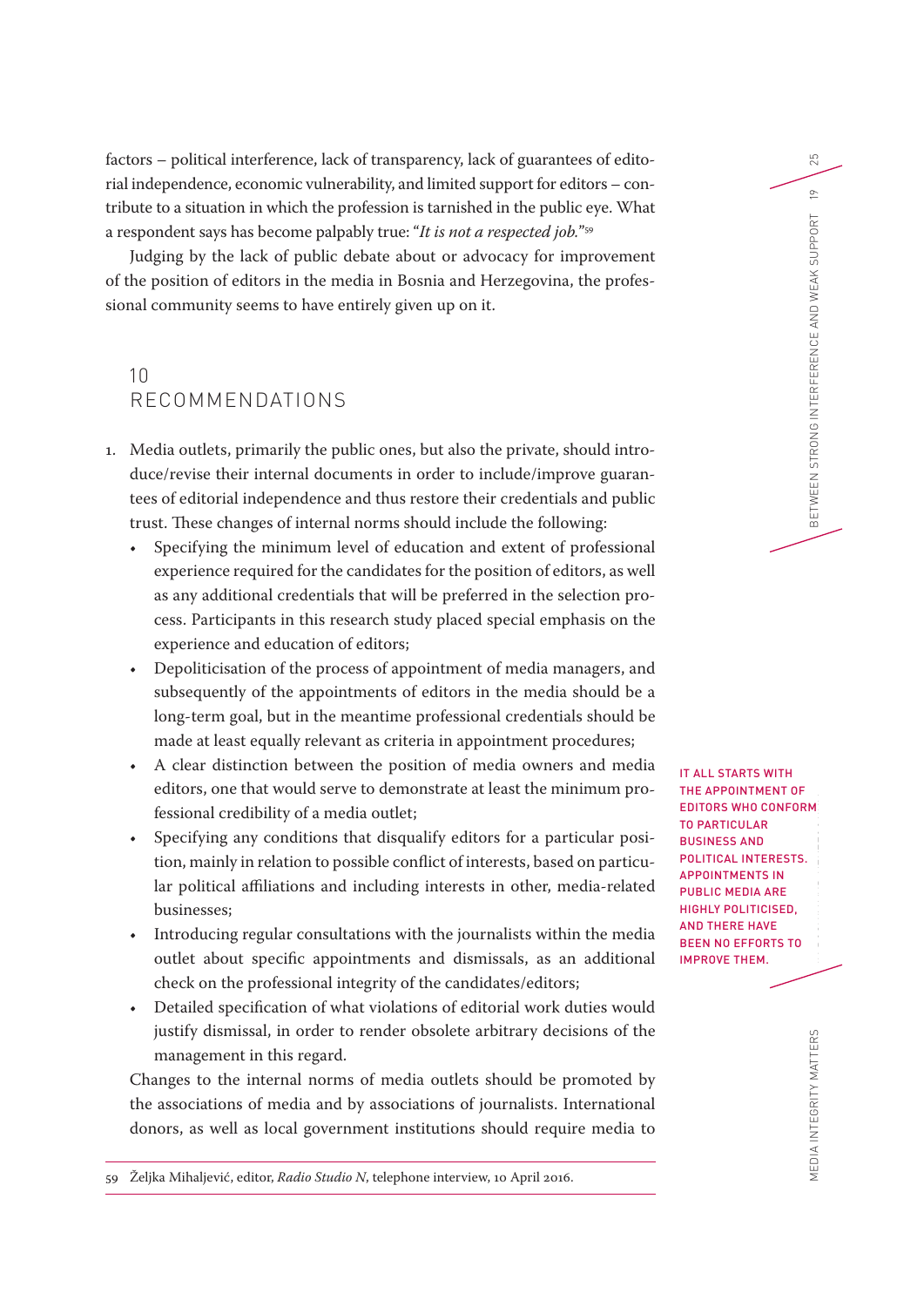provide guarantees of editorial independence in place as a condition of eligibility for receiving any grants they offer to media outlets.

- 2. Media outlets should improve transparency concerning the position of editors. This would include not only adopting adequate norms related to appointment, dismissal, duties, and the rights and responsibilities of editors, but also making them easily available. They should actively publish information about calls for editors, the applicants, appointment procedures and decisions, as well as publish the biographies of current editors, and specific information about the reasons for any demotions or dismissals. Public media have particular responsibilities towards the public in this regard, but for private media this would also be a way to demonstrate their professional credentials and gain public trust.
- 3. The labour contracts of editors should include a clause on editorial independence. This should be a matter of collective bargaining at the level of professional trade union organisations (FBIH and RS), but also at the level of trade unions in specific media organisations and by the associations of journalists.
- 4. The pressures on editors through financial conditioning should also be prevented through structural changes in patterns of government financing for the media. This would include clear criteria concerning the public interest in government funding for media, transparent procedures and independent bodies that decide on the allocations. Media-related civil society organisations, as well as independent state bodies should work on these long-term changes in the media sector. At the same time, donor support is an indispensable source of alternative financing that could facilitate greater editorial independence.
- 5. More consistent institutional support for editors exposed to pressures and attempts to influence their editorial decisions should be developed. This would include assurances that the judicial procedures related to the employment-related status of media editors will be treated promptly and with due attention. It would also mean assurances of legal support for editors in any conflict with the management, provided by the professional organisations. The safety of editors should be assured by state security bodies but also by the cautious practices of the media outlets and through support of other media (for example by republishing of information that led to the security threats, which would presumably defuse some of the threats against the particular media outlet/editor).
- 6. Continuing education for editors and potential future editors, involving up-to-date education in professional skills and techniques, including professional ethics, should be organised. This is a recommendation both for organisations that offer such training and for the international donors, but also for the editors themselves to seek and engage in opportunities for professional improvement.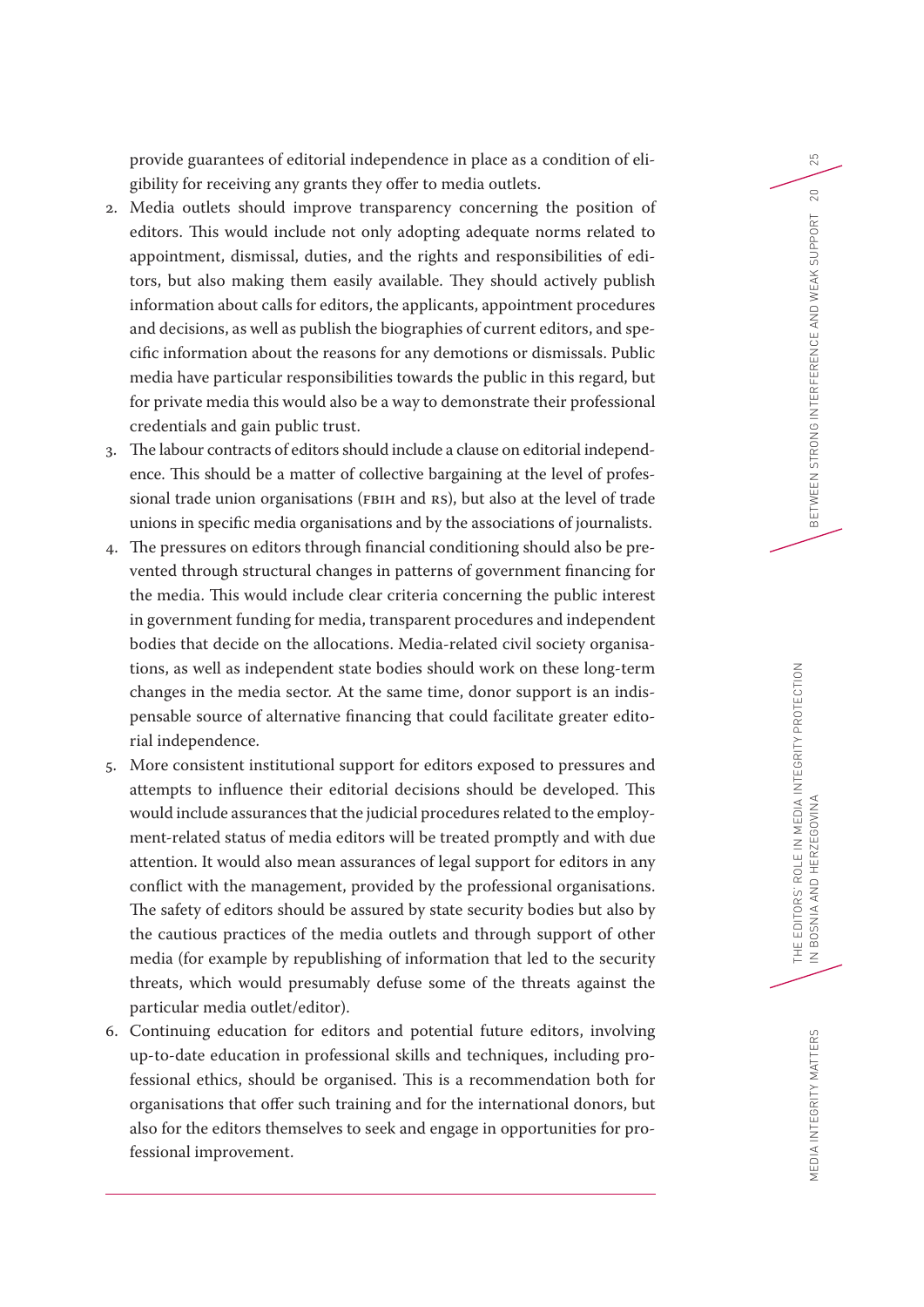7. Collective organisation around issues related to the position and role of editors should be introduced. Editors should exchange experiences on any problems they face concerning their position and editorial decisions (some respondents recommended periodic meetings of editors) and advocate for change. Professional integrity should be put back on the table, discussed, defended and promoted through collective organisation. Any substantial restoration of the role of editors and their public image can only be done from within the media community.

#### BIBLIOGRAPHY

- Duraković-Morankić, D. and Markuš, R., *Praktična primjena Zakona o radu Federacije Bosne i Hercegovine*, GOPA mbH, predstavništvo za Bosnu I Hercegovinu, Sarajevo, December 2015. Available at: [http://yep.ba/](http://yep.ba/wp-content/uploads/2014/01/YEP-ANALIZA-Prakticna-primjena-Zakona-o-radu-FBiH.pdf) [wp-content/uploads/2014/01/YEP-](http://yep.ba/wp-content/uploads/2014/01/YEP-ANALIZA-Prakticna-primjena-Zakona-o-radu-FBiH.pdf)[ANALIZA-Prakticna-primjena-Zakona-o](http://yep.ba/wp-content/uploads/2014/01/YEP-ANALIZA-Prakticna-primjena-Zakona-o-radu-FBiH.pdf)[radu-FBiH.pdf.](http://yep.ba/wp-content/uploads/2014/01/YEP-ANALIZA-Prakticna-primjena-Zakona-o-radu-FBiH.pdf) Accessed 12 March 2016.
- Hodžić, S., *Media integrity report: Statemedia financial relations in Bosnia and Herzegovina*, SEE Media Observatory, Peace Institute, Ljubljana, 2015. Available at: [http://mediaobservatory.net/radar/](http://mediaobservatory.net/radar/media-integrity-report-state-media-financial-relations-bosnia-and-herzegovina) [media-integrity-report-state-media-fi](http://mediaobservatory.net/radar/media-integrity-report-state-media-financial-relations-bosnia-and-herzegovina)[nancial-relations-bosnia-and-herzego](http://mediaobservatory.net/radar/media-integrity-report-state-media-financial-relations-bosnia-and-herzegovina)[vina.](http://mediaobservatory.net/radar/media-integrity-report-state-media-financial-relations-bosnia-and-herzegovina) Accessed 27 March 2016.
- Hodžić, S. "Bosnia and Herzegovina", in *Labor Relations and Media: Analyzing patterns of labor relations in the media of SEENPM member countries*, SEENPM and Center for Independent Journalism, Chișinău, February 2008, pp. 92–130. Available at: [http://www.media.ba/mcsonline/files/](http://www.media.ba/mcsonline/files/shared/Labor_Relations_and_Media.pdf) [shared/Labor\\_Relations\\_and\\_Media.pdf](http://www.media.ba/mcsonline/files/shared/Labor_Relations_and_Media.pdf). Accessed 10 March 2016.
- Jovanović, N., "O čemu šutimo kad šutimo o Danima," *Mediacentar\_online*, 17

November 2010. Available at: [http://](http://www.media.ba/bs/menadzment-novinarstvo/o-cemu-sutimo-kad-sutimo-o-danima) [www.media.ba/bs/menadzment-novi](http://www.media.ba/bs/menadzment-novinarstvo/o-cemu-sutimo-kad-sutimo-o-danima)[narstvo/o-cemu-sutimo-kad-suti](http://www.media.ba/bs/menadzment-novinarstvo/o-cemu-sutimo-kad-sutimo-o-danima)[mo-o-danima](http://www.media.ba/bs/menadzment-novinarstvo/o-cemu-sutimo-kad-sutimo-o-danima). Accessed 17 March 2016.

- Kontić, B., *Genetically modified media*, Radar, SEE Media Observatory, 13 November 2015. Available at: [http://mediaobserva](http://mediaobservatory.net/radar/genetically-modified-media)[tory.net/radar/genetically-modified-me](http://mediaobservatory.net/radar/genetically-modified-media)[dia.](http://mediaobservatory.net/radar/genetically-modified-media) Accessed 17 March 2016.
- Kurspahić, K., *Zločin u 19:30*, Mediacentar, Sarajevo, 2003. Available at: [http://](http://www.media.ba/mcsonline/files/shared/Zlocinu1930.pdf) [www.media.ba/mcsonline/files/shared/](http://www.media.ba/mcsonline/files/shared/Zlocinu1930.pdf) [Zlocinu1930.pdf](http://www.media.ba/mcsonline/files/shared/Zlocinu1930.pdf). Accessed 27 April 2016.
- Loza, T., "Afere koje su pokretale naše vlastite novine," *Mediacentar\_online*, 8 April 2016. Available at: [http://www.media.ba/bs/](http://www.media.ba/bs/mediametar/afere-koje-su-pokretale-nase-vlastite-novine) [mediametar/afere-koje-su-pokretale-nase](http://www.media.ba/bs/mediametar/afere-koje-su-pokretale-nase-vlastite-novine)[vlastite-novine](http://www.media.ba/bs/mediametar/afere-koje-su-pokretale-nase-vlastite-novine). Accessed 31 April 2016.
- Udovičić, R., Working Conditions for Journalists in Bosnia and Herzegovina: Journalists in a Gap between Devastated Media and Legal Insecurity, Sarajevo, February 2015. Available at: [http://www.](http://www.media.ba/sites/default/files/working_conditions_bosnia_and_herzegovina_march_2015.pdf) [media.ba/sites/default/files/working\\_](http://www.media.ba/sites/default/files/working_conditions_bosnia_and_herzegovina_march_2015.pdf) [conditions\\_bosnia\\_and\\_herzegovina\\_](http://www.media.ba/sites/default/files/working_conditions_bosnia_and_herzegovina_march_2015.pdf) [march\\_2015.pdf.](http://www.media.ba/sites/default/files/working_conditions_bosnia_and_herzegovina_march_2015.pdf) Accessed 10 March 2016.

THE EDITORS' ROLE IN MEDIA INTEGRITY PROTECTION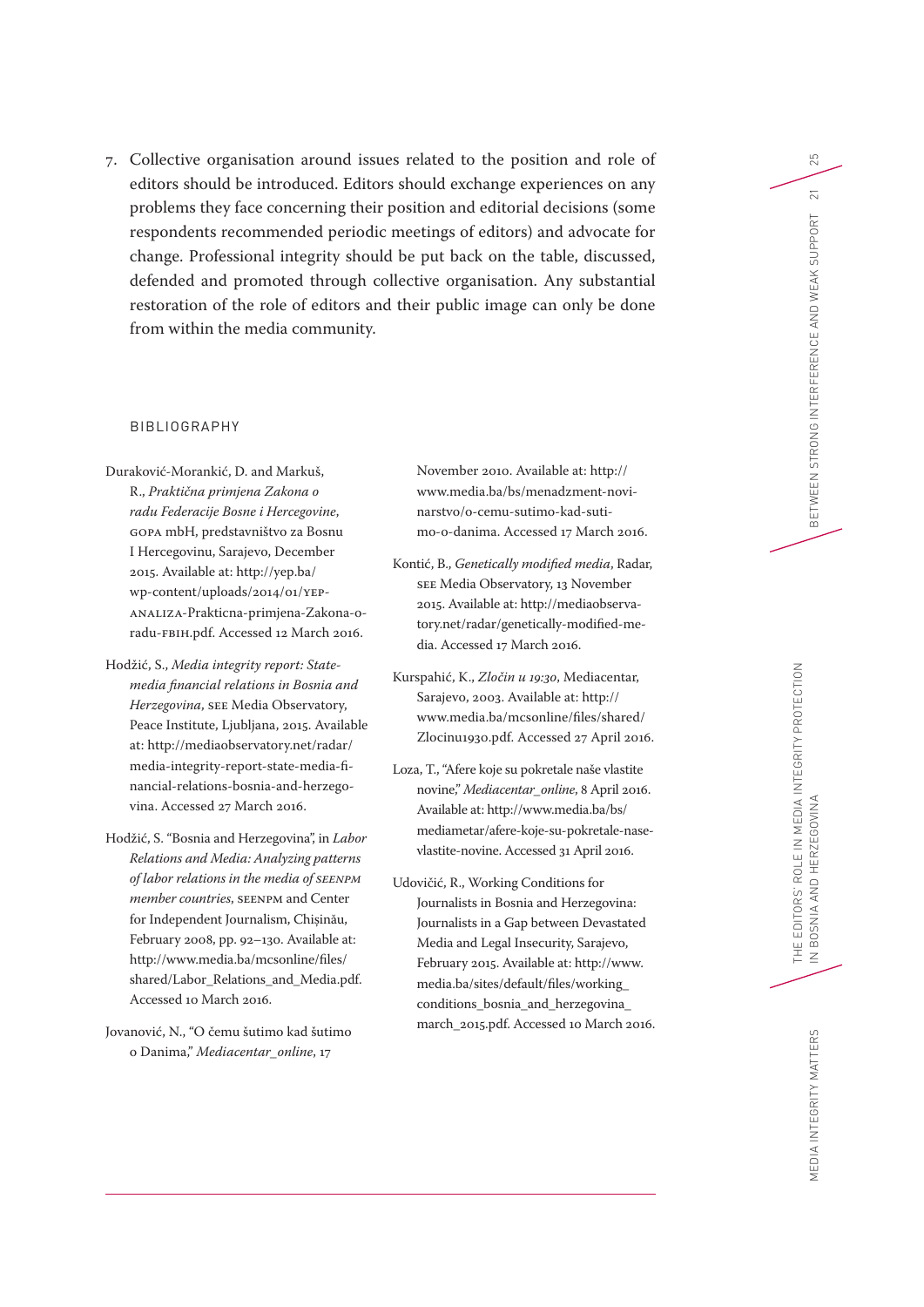#### MEDIA REPORTS

- Arnautović, M. and Katana, E., "Nakon upada policije u Klix: Novinarstvo (ni)je zločin," *Radio Free Europe*, 30 December 2014. Available at: [http://](http://www.slobodnaevropa.org/content/nakon-upada-policije-u-klix-novinarstvo-nije-zlocin/26769536.html) [www.slobodnaevropa.org/content/](http://www.slobodnaevropa.org/content/nakon-upada-policije-u-klix-novinarstvo-nije-zlocin/26769536.html) [nakon-upada-policije-u-klix-novinarst](http://www.slobodnaevropa.org/content/nakon-upada-policije-u-klix-novinarstvo-nije-zlocin/26769536.html) [vo-nije-zlocin/26769536.html.](http://www.slobodnaevropa.org/content/nakon-upada-policije-u-klix-novinarstvo-nije-zlocin/26769536.html) Accessed 17 March 2016.
- Bjelica, N., "Bivši novinar RTRS-a Marko Vejić za MH: Pritisak političara na novin are je postao jeziv,"*Moja Hercegovina*, 11 February 2016. Available at: [http://](http://mojahercegovina.com/marko-vejic-za-mh-pritisak-politicara-na-novinare-je-postao-jeziv/) [mojahercegovina.com/marko-vejic-za](http://mojahercegovina.com/marko-vejic-za-mh-pritisak-politicara-na-novinare-je-postao-jeziv/)[mh-pritisak-politicara-na-novinare-je](http://mojahercegovina.com/marko-vejic-za-mh-pritisak-politicara-na-novinare-je-postao-jeziv/)[postao-jeziv/.](http://mojahercegovina.com/marko-vejic-za-mh-pritisak-politicara-na-novinare-je-postao-jeziv/) Accessed 27 April 2016.
- BN TV, "Džepina još drma Srnom mimo konkursa" (republished from *Faktor* magazine), 18 June 2015. Available at: [http://www.rtvbn.com/348234/Dzepina](http://www.rtvbn.com/348234/Dzepina-mimo-konkursa-jos-drma-Srnom)[mimo-konkursa-jos-drma-Srnom.](http://www.rtvbn.com/348234/Dzepina-mimo-konkursa-jos-drma-Srnom) Accessed 25 March 2016.
- Čengić. R, "Svaki lider ISIL-a mogao bi se braniti presudom protiv Šešelja" (inter view with Senad Avdić), *Start*, 5 April 2016, pp. 12-16 and 70-71.
- G. D., "Novinar Siniša Vukelić napadnut u Banjoj Luci," *Klix.ba*, 9 October 2014. Available at: [http://www.klix.ba/vijesti/](http://www.klix.ba/vijesti/crna-hronika/novinar-sinisa-vukelic-napadnut-u-banjoj-luci/141009086) [crna-hronika/novinar-sinisa-vukel](http://www.klix.ba/vijesti/crna-hronika/novinar-sinisa-vukelic-napadnut-u-banjoj-luci/141009086) [ic-napadnut-u-banjoj-luci/141009086.](http://www.klix.ba/vijesti/crna-hronika/novinar-sinisa-vukelic-napadnut-u-banjoj-luci/141009086) Accessed 17 March 2016.
- Doznajemo.com, "Ne stišava se bura na BHRT-u: U pitanju sudbina gotovo 1000 radnika!?" 2 January 2013. Available at: [http://doznajemo.com/2013](http://doznajemo.com/2013/01/02/ne-stisava-se-bura-na-bhrt-u-u-pitanju-sudbina-gotovo-1-000-radnika/) /01 /02 / [ne-stisava-se-bura-na-bhrt-u-u-pitan](http://doznajemo.com/2013/01/02/ne-stisava-se-bura-na-bhrt-u-u-pitanju-sudbina-gotovo-1-000-radnika/) [ju-sudbina-gotovo-](http://doznajemo.com/2013/01/02/ne-stisava-se-bura-na-bhrt-u-u-pitanju-sudbina-gotovo-1-000-radnika/)1 -000-radnika/. Accessed 30 March 2016.
- Doznajemo.com, "Ostajemo bez TV pro grama? Rradnici BHRT-a pripremaju štrajk…" 17 January 2013. Available at: [http://doznajemo.com/2013](http://doznajemo.com/2013/01/17/ostajemo-bez-tv-programa-radnici-bhrt-a-pripremaju-strajk/) /01 /17 / [ostajemo-bez-tv-programa-radni](http://doznajemo.com/2013/01/17/ostajemo-bez-tv-programa-radnici-bhrt-a-pripremaju-strajk/) -

[ci-bhrt-a-pripremaju-strajk/](http://doznajemo.com/2013/01/17/ostajemo-bez-tv-programa-radnici-bhrt-a-pripremaju-strajk/). Accessed 30 March 2016.

- R.I. " Zašto je Avdo Avdić dobio otkaz," *Bljesak.info*, 5 September 2015. Available at: [http://bljesak.info/rubrika/vijesti/](http://bljesak.info/rubrika/vijesti/clanak/zasto-je-avdo-avdic-dobio-otkaz/131764) [clanak/zasto-je-avdo-avdic-dobio-ot](http://bljesak.info/rubrika/vijesti/clanak/zasto-je-avdo-avdic-dobio-otkaz/131764) [kaz/131764.](http://bljesak.info/rubrika/vijesti/clanak/zasto-je-avdo-avdic-dobio-otkaz/131764) Accessed 27 April 2016.
- Kazaz, E., "Reusove mahaluše," *Radio Sarajevo*, 14 June 2011. Available at: [http://www.radiosarajevo.ba/metromah](http://www.radiosarajevo.ba/metromahala/ja-mislim/enver-kazaz-reisove-mahaluse/56027) [ala/ja-mislim/enver-kazaz-reisove-mah](http://www.radiosarajevo.ba/metromahala/ja-mislim/enver-kazaz-reisove-mahaluse/56027) [aluse/56027.](http://www.radiosarajevo.ba/metromahala/ja-mislim/enver-kazaz-reisove-mahaluse/56027) Accessed 5 April 2016.
- Klix.ba, "BH novinari: 2015. je godina borbe za slobodu medija i prava novinara u BiH," 5 January 2015. Available at: [http://](http://www.klix.ba/vijesti/bih/bh-novinari-2015-je-godina-borbe-za-slobodu-medija-i-prava-novinara-u-bih/150105111) [www.klix.ba/vijesti/bih/bh-novinari-](http://www.klix.ba/vijesti/bih/bh-novinari-2015-je-godina-borbe-za-slobodu-medija-i-prava-novinara-u-bih/150105111)[2015-je-godina-borbe-za-slobodu-medi](http://www.klix.ba/vijesti/bih/bh-novinari-2015-je-godina-borbe-za-slobodu-medija-i-prava-novinara-u-bih/150105111) [ja-i-prava-novinara-u-bih/150105111.](http://www.klix.ba/vijesti/bih/bh-novinari-2015-je-godina-borbe-za-slobodu-medija-i-prava-novinara-u-bih/150105111) Accessed 17 March 2016.
- Klix.ba, "Faruk Vele više nije urednik por tala Klix.ba," 4 August 2014. Available at: [http://www.klix.ba/vijesti/bih/](http://www.klix.ba/vijesti/bih/faruk-vele-vise-nije-urednik-portala-klix-ba/140804090) [faruk-vele-vise-nije-urednik-porta](http://www.klix.ba/vijesti/bih/faruk-vele-vise-nije-urednik-portala-klix-ba/140804090) [la-klix-ba/140804090](http://www.klix.ba/vijesti/bih/faruk-vele-vise-nije-urednik-portala-klix-ba/140804090). Accessed 25 March 2016.
- Klix.ba, "Jerinić: Upad u prostorije Klix. ba drastičan pritisak na medije," 29 December 2015. Available at: [http://www.klix.ba/vijesti/bih/jerin](http://www.klix.ba/vijesti/bih/jerinic-upad-u-prostorije-klix-ba-drastican-pritisak-na-medije/141229078) [ic-upad-u-prostorije-klix-ba-drasti](http://www.klix.ba/vijesti/bih/jerinic-upad-u-prostorije-klix-ba-drastican-pritisak-na-medije/141229078) [can-pritisak-na-medije/141229078](http://www.klix.ba/vijesti/bih/jerinic-upad-u-prostorije-klix-ba-drastican-pritisak-na-medije/141229078). Accessed 17 March 2016.
- Klix.ba, "Saznajte zašto je smijenjen Bakir Hadžiomerović," 1 June 2012. Available at: [http://www.klix.ba/vijesti/bih/sazna](http://www.klix.ba/vijesti/bih/saznajte-zasto-je-smijenjen-bakir-hadziomerovic/120601121) [jte-zasto-je-smijenjen-bakir-hadziomer](http://www.klix.ba/vijesti/bih/saznajte-zasto-je-smijenjen-bakir-hadziomerovic/120601121) [ovic/120601121.](http://www.klix.ba/vijesti/bih/saznajte-zasto-je-smijenjen-bakir-hadziomerovic/120601121) Accessed 5 April 2016.
- Klix.ba, "Urednike portala Tacno.net u Mostaru napao uposlenik SIPA-e?" 2 January 2015. Available at: [http://www.](http://www.klix.ba/vijesti/crna-hronika/urednike-portala-tacno-net-u-mostaru-napao-uposlenik-sipa-e/150102084) [klix.ba/vijesti/crna-hronika/uredni](http://www.klix.ba/vijesti/crna-hronika/urednike-portala-tacno-net-u-mostaru-napao-uposlenik-sipa-e/150102084) [ke-portala-tacno-net-u-mostaru-na](http://www.klix.ba/vijesti/crna-hronika/urednike-portala-tacno-net-u-mostaru-napao-uposlenik-sipa-e/150102084) [pao-uposlenik-sipa-e/150102084](http://www.klix.ba/vijesti/crna-hronika/urednike-portala-tacno-net-u-mostaru-napao-uposlenik-sipa-e/150102084) . Accessed 13 March 2016.

MEDIA INTEGRITY MATTERS

MEDIA INTEGRITY MATTERS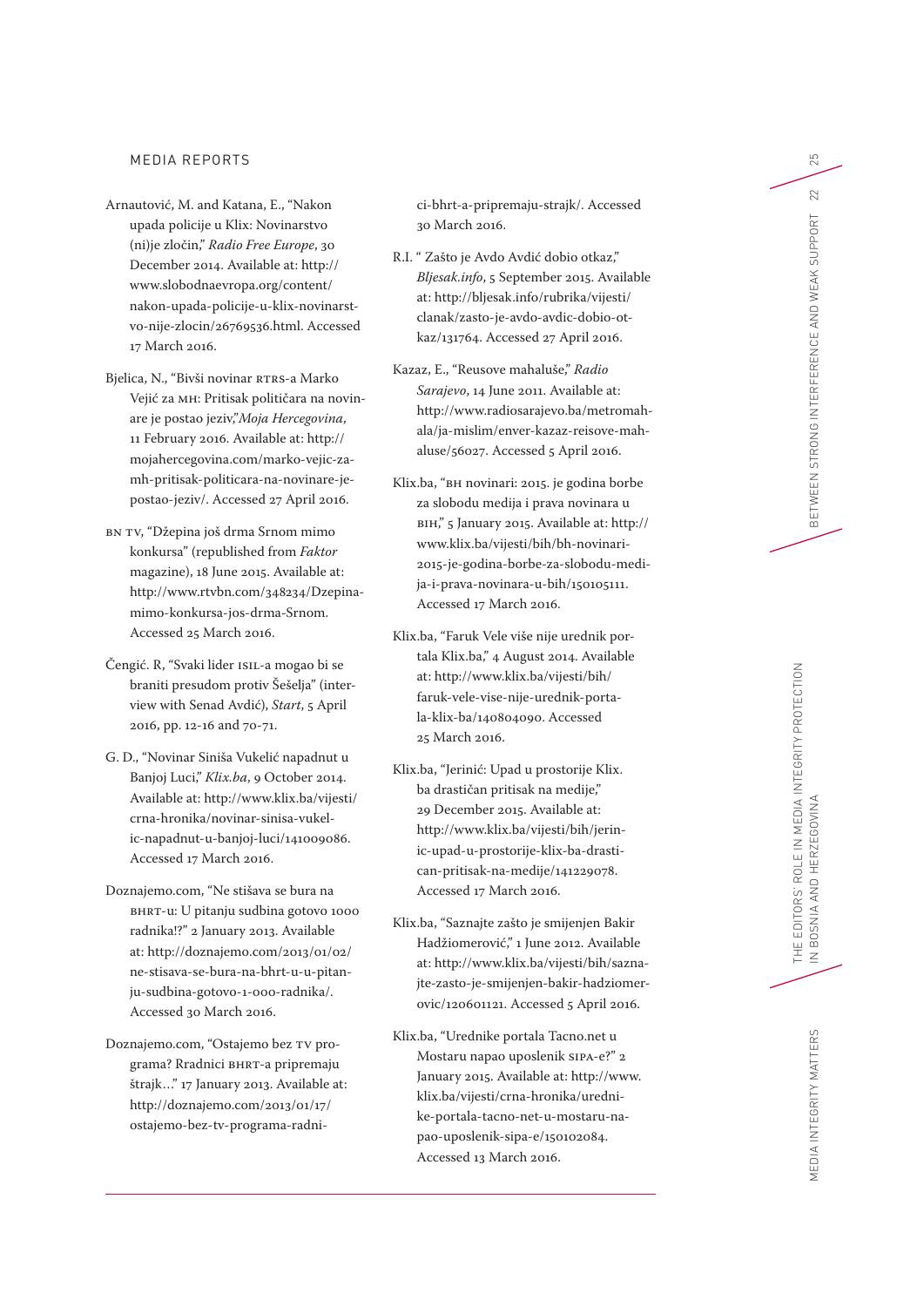Kovačević, Lj., "U podmukloj borbi Rajko Vasić nokautirao Dragana Davidovića," Žurnal.info, 27 August 2012. Available at: [http://www.zurnal.info/nov](http://www.zurnal.info/novost/14911/-u-podmukloj-borbi-rajko-vasic-nokautirao-dragana-davidovica)[ost/14911/-u-podmukloj-borbi-rajko-va](http://www.zurnal.info/novost/14911/-u-podmukloj-borbi-rajko-vasic-nokautirao-dragana-davidovica)[sic-nokautirao-dragana-davidovica](http://www.zurnal.info/novost/14911/-u-podmukloj-borbi-rajko-vasic-nokautirao-dragana-davidovica). Accessed 30 March 2016.

Kovačević, Lj., "Bobar, Kasipović i Rajko Vasić postavili svoje poslušnike," Žurnal. info, 2 June 2011. Available at: [http://](http://www.zurnal.info/novost/7584/bobar-kasipovic-i-rajko-vasic-postavili-svoje-poslusnike) [www.zurnal.info/novost/7584/bobar-ka](http://www.zurnal.info/novost/7584/bobar-kasipovic-i-rajko-vasic-postavili-svoje-poslusnike)[sipovic-i-rajko-vasic-postavili-svo](http://www.zurnal.info/novost/7584/bobar-kasipovic-i-rajko-vasic-postavili-svoje-poslusnike)[je-poslusnike](http://www.zurnal.info/novost/7584/bobar-kasipovic-i-rajko-vasic-postavili-svoje-poslusnike). Accessed 27 March 2016.

Magazin Plus, "Agencija Srna u odbrani lika i djela predsjednika RS-a: Novinari i(li) izvršioci zadataka," 17 February 2016. Available at: [http://www.magazinplus.](http://www.magazinplus.eu/agencija-srna-u-odbrani-lika-i-djela-predsjednika-rs-a-novinari-ili-izvrsioci-zadataka/) [eu/agencija-srna-u-odbrani-lika-i-dje](http://www.magazinplus.eu/agencija-srna-u-odbrani-lika-i-djela-predsjednika-rs-a-novinari-ili-izvrsioci-zadataka/)[la-predsjednika-rs-a-novinari-ili-izvrsio](http://www.magazinplus.eu/agencija-srna-u-odbrani-lika-i-djela-predsjednika-rs-a-novinari-ili-izvrsioci-zadataka/)[ci-zadataka/](http://www.magazinplus.eu/agencija-srna-u-odbrani-lika-i-djela-predsjednika-rs-a-novinari-ili-izvrsioci-zadataka/). Accessed 25 March 2016.

Modriča.info, "I mediji na udaru politike: Slučaj Novinske agencije SRNA" (parts republished from *Nezavisne novine*, *Istinito* and *Frontal*), 12 February 2016. Available at: [http://www.modricainfo.](http://www.modricainfo.com/i-mediji-na-udaru-politike-slucaj-novinske-agencije-srna/) [com/i-mediji-na-udaru-politike-slucaj](http://www.modricainfo.com/i-mediji-na-udaru-politike-slucaj-novinske-agencije-srna/)[novinske-agencije-srna/.](http://www.modricainfo.com/i-mediji-na-udaru-politike-slucaj-novinske-agencije-srna/) Accessed 25 March 2016.

Moj portal, "Mehmed Agović ponovo nije razriješen dužnosti," 12 September 2011. Available at: [http://www.mojportal.ba/](http://www.mojportal.ba/novost/96386/mehmed-agovic-ponovo-nije-razrijesen-duznosti)

[novost/96386/mehmed-agovic-pono](http://www.mojportal.ba/novost/96386/mehmed-agovic-ponovo-nije-razrijesen-duznosti)[vo-nije-razrijesen-duznosti.](http://www.mojportal.ba/novost/96386/mehmed-agovic-ponovo-nije-razrijesen-duznosti) Accessed 25 March 2016.

Press RS, "Džepina: Mektić mi je poslao 14 SMS poruka," 15 April 2016. Available at: [http://pressrs.ba/info/vijesti/dze](http://pressrs.ba/info/vijesti/dzepina-mektic-mi-je-poslao-14-sms-poruka-15-04-2016)[pina-mektic-mi-je-poslao-14-sms-po](http://pressrs.ba/info/vijesti/dzepina-mektic-mi-je-poslao-14-sms-poruka-15-04-2016)[ruka-15-04-2016.](http://pressrs.ba/info/vijesti/dzepina-mektic-mi-je-poslao-14-sms-poruka-15-04-2016) Accessed 30 April 2016.

Slobodna Bosna, "FAMA EST: Zašto je smijenjen urednik FTV-a Avdo Avdić?" 4 September 2014. Available at: [http://](http://www.slobodna-bosna.ba/vijest/23710/fama_est_zasto_je_smijenjen_urednik_ftv_a_avdo_avdic.html) [www.slobodna-bosna.ba/vijest/23710/](http://www.slobodna-bosna.ba/vijest/23710/fama_est_zasto_je_smijenjen_urednik_ftv_a_avdo_avdic.html) [fama\\_est\\_zasto\\_je\\_smijenjen\\_urednik\\_](http://www.slobodna-bosna.ba/vijest/23710/fama_est_zasto_je_smijenjen_urednik_ftv_a_avdo_avdic.html) [ftv\\_a\\_avdo\\_avdic.html.](http://www.slobodna-bosna.ba/vijest/23710/fama_est_zasto_je_smijenjen_urednik_ftv_a_avdo_avdic.html) Accessed 27 April 2016.

Srzić, A., "Zašto je Bakir Hadžiomerović ugasio '60 minuta'?" *tportal.hr*, 4 October 2011. Available at: [http://www.](http://www.tportal.hr/vijesti/svijet/151898/Zasto-je-Bakir-Hadziomerovic-ugasio-60-minuta.html) [tportal.hr/vijesti/svijet/151898/Zasto-je-](http://www.tportal.hr/vijesti/svijet/151898/Zasto-je-Bakir-Hadziomerovic-ugasio-60-minuta.html)[Bakir-Hadziomerovic-ugasio-60-minuta.](http://www.tportal.hr/vijesti/svijet/151898/Zasto-je-Bakir-Hadziomerovic-ugasio-60-minuta.html) [html](http://www.tportal.hr/vijesti/svijet/151898/Zasto-je-Bakir-Hadziomerovic-ugasio-60-minuta.html). Accessed 20 March 2016.

Zornija, A., "Bakir Hadžiomerović za doznajemo.com: Ne znam ništa o svojoj navodnoj smjeni, sačekajmo da vidimo o čemu je riječ," *Doznajemo.com*, 29 May 2012. Available at: [http://doznajemo.](http://doznajemo.com/2012/05/29/bakir-hadziomerovic-za-doznajemo-com-ne-znam-nista-o-svojoj-navodnoj-smjeni-sacekajmo-da-vidimo-o-cemu-je-rijec/) [com/2012/05/29/bakir-hadziomerovic](http://doznajemo.com/2012/05/29/bakir-hadziomerovic-za-doznajemo-com-ne-znam-nista-o-svojoj-navodnoj-smjeni-sacekajmo-da-vidimo-o-cemu-je-rijec/)[za-doznajemo-com-ne-znam-nista-o](http://doznajemo.com/2012/05/29/bakir-hadziomerovic-za-doznajemo-com-ne-znam-nista-o-svojoj-navodnoj-smjeni-sacekajmo-da-vidimo-o-cemu-je-rijec/)[svojoj-navodnoj-smjeni-sacekajmo-da](http://doznajemo.com/2012/05/29/bakir-hadziomerovic-za-doznajemo-com-ne-znam-nista-o-svojoj-navodnoj-smjeni-sacekajmo-da-vidimo-o-cemu-je-rijec/)[vidimo-o-cemu-je-rijec/.](http://doznajemo.com/2012/05/29/bakir-hadziomerovic-za-doznajemo-com-ne-znam-nista-o-svojoj-navodnoj-smjeni-sacekajmo-da-vidimo-o-cemu-je-rijec/) Accessed 27 April 2016.

### LAWS, REGULATIONS AND INTERNAL DOCUMENTS OF MEDIA OUTLETS

Law on Public Enterprises in the Federation of BIH, Official Gazette of the Federation of BIH, 8/05, 81/08 and 22/09.

Law on Public Enterprises in the Republic of Srpska, Official Gazette of the Republic of Srpska, 75/04.

Libel Law of the Federation of BIH, Official Gazette of the Federation of BIH, 59/02 and 73/05.

Libel Law of the Republic of Srpska, Official Gazette of the Republic of Srpska, 37/01. Labour Law of the Federation of BIH, Official Gazette of the Federation of BIH, 62/15.

Labour Law of the Republic of Srpska, Official Gazette of the Republic of Srpska, 1/16.

Communications Regulatory Agency of BIH, Rule 76/2015 on Provision of Radio Media Services. Available at: [http://](http://rak.ba/eng/index.php?uid=1328108149) [rak.ba/eng/index.php?uid=1328108149.](http://rak.ba/eng/index.php?uid=1328108149) Accessed 4May 2016.

25

23

BETWEEN STRONG INTERFERENCE AND WEAK SUPPORT

MEDIA INTEGRITY MATTERS MEDIA INTEGRITY MATTERS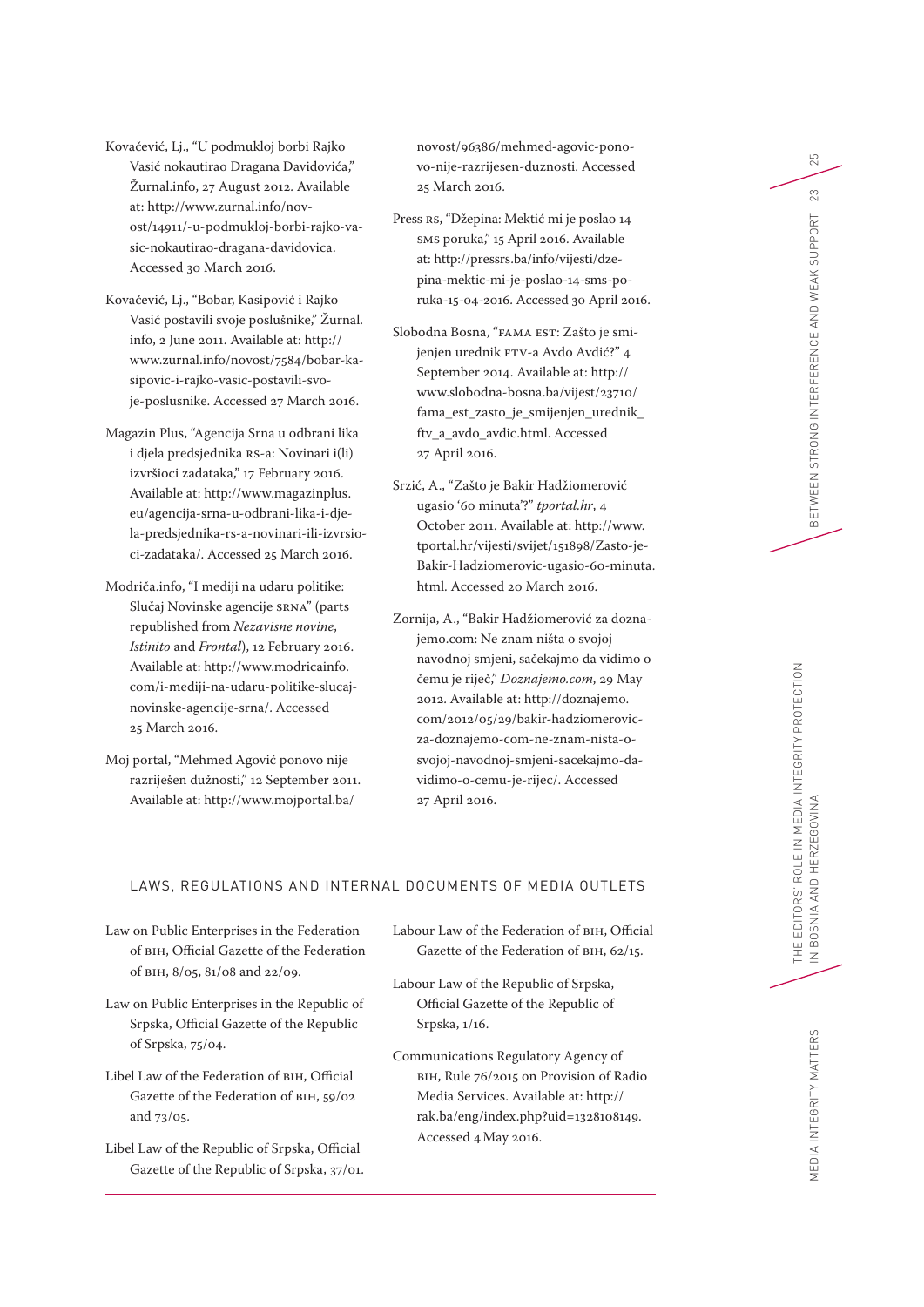Communications Regulatory Agency of BIH, Rule 77/2015 on Provision of Audio-visual Media Services, Available at [http://rak.ba/](http://rak.ba/eng/index.php?uid=1328108149) [eng/index.php?uid=1328108149](http://rak.ba/eng/index.php?uid=1328108149). Accessed 4 May 2016.

Editorial Principles of Public Radiotelevision System of Bosnia and Herzegovina. Available at: [http://www.](http://www.rtvfbih.ba/loc/template.wbsp?wbf_id=173) [rtvfbih.ba/loc/template.wbsp?wbf\\_](http://www.rtvfbih.ba/loc/template.wbsp?wbf_id=173) [id=173.](http://www.rtvfbih.ba/loc/template.wbsp?wbf_id=173) Accessed 28 April 2016.

Radio and Television of the Federation of BIH, Pregled radnih mjesta Radio-televizije Federacije Bosne i Hercegovine – Dopune, Sarajevo, March, 2013. Available at: [http://](http://www.rtvfbih.ba/doc/dopune%20pregleda%20radnih%20mjesta%20mart%202013.pdf) [www.rtvfbih.ba/doc/dopune%20pre](http://www.rtvfbih.ba/doc/dopune%20pregleda%20radnih%20mjesta%20mart%202013.pdf)[gleda%20radnih%20mjesta%20mart%20](http://www.rtvfbih.ba/doc/dopune%20pregleda%20radnih%20mjesta%20mart%202013.pdf) [2013.pdf.](http://www.rtvfbih.ba/doc/dopune%20pregleda%20radnih%20mjesta%20mart%202013.pdf) Accessed 4 May 2016.

- Radio Free Europe/Radio Liberty, Professional Code, October 2001, courtesy of Milenko Vočkić, editor, RFE (document in the project archive).
- Radio Free Europe/Radio Liberty, Conflict of Interest Policy, October 2001, courtesy of Milenko Vočkić, editor, RFE (document in the project archive).

#### OTHER

Communications Regulatory Agency of BIH, Register of licensees for television broadcasting through terrestrial signal. Available at: [http://rak.ba/bos/index.](http://rak.ba/bos/index.php?uid=1273787112) [php?uid=1273787112](http://rak.ba/bos/index.php?uid=1273787112). Accessed 5 April 2016.

Communications Regulatory Agency of BIH, Register of licensees for radio broadcasting through terrestrial signal. Available at: [http://rak.ba/bos/index.](http://rak.ba/bos/index.php?uid=1273787112) [php?uid=1273787112](http://rak.ba/bos/index.php?uid=1273787112). Accessed 5 April 2016. Press Council in BIH, *Outline of Citizens' Complaints Regarding the Writing of the Press and Online media in 2015*. Available at: [http://english.vzs.](http://english.vzs.ba/index.php?option=com_content&view=article&id=2079%3Ayear-2015&catid=22%3Acases-outline&Itemid=23&lang=en) [ba/index.php?option=com\\_con](http://english.vzs.ba/index.php?option=com_content&view=article&id=2079%3Ayear-2015&catid=22%3Acases-outline&Itemid=23&lang=en)[tent&view=article&id=2079%3A](http://english.vzs.ba/index.php?option=com_content&view=article&id=2079%3Ayear-2015&catid=22%3Acases-outline&Itemid=23&lang=en)[year-2015&catid=22%3Acas](http://english.vzs.ba/index.php?option=com_content&view=article&id=2079%3Ayear-2015&catid=22%3Acases-outline&Itemid=23&lang=en)[es-outline&Itemid=23&lang=en.](http://english.vzs.ba/index.php?option=com_content&view=article&id=2079%3Ayear-2015&catid=22%3Acases-outline&Itemid=23&lang=en) Accessed 30 March 2016.

#### LIST OF INTERVIEWS

Faruk Borić, director of the *FENA* news agency, member of the Council of Communications Regulatory Agency of BIH, Sarajevo, 8 April 2016.

Eldin Hadžović, freelance journalist and media analyst, Sarajevo, 7 April 2016.

Boro Kontić, editor, Mediacentar, written interview, 12 April 2016.

- Željka Mihaljević, editor-in-chief, *Radio Studio N*, telephone interview, 10 April 2016.
- Suzana Rađen Todorić, editor-in-chief, *BN Television*, telephone interview, 14 April 2016.
- Editor at a public service broadcaster who requested anonymity, 14 April 2016.

25

24